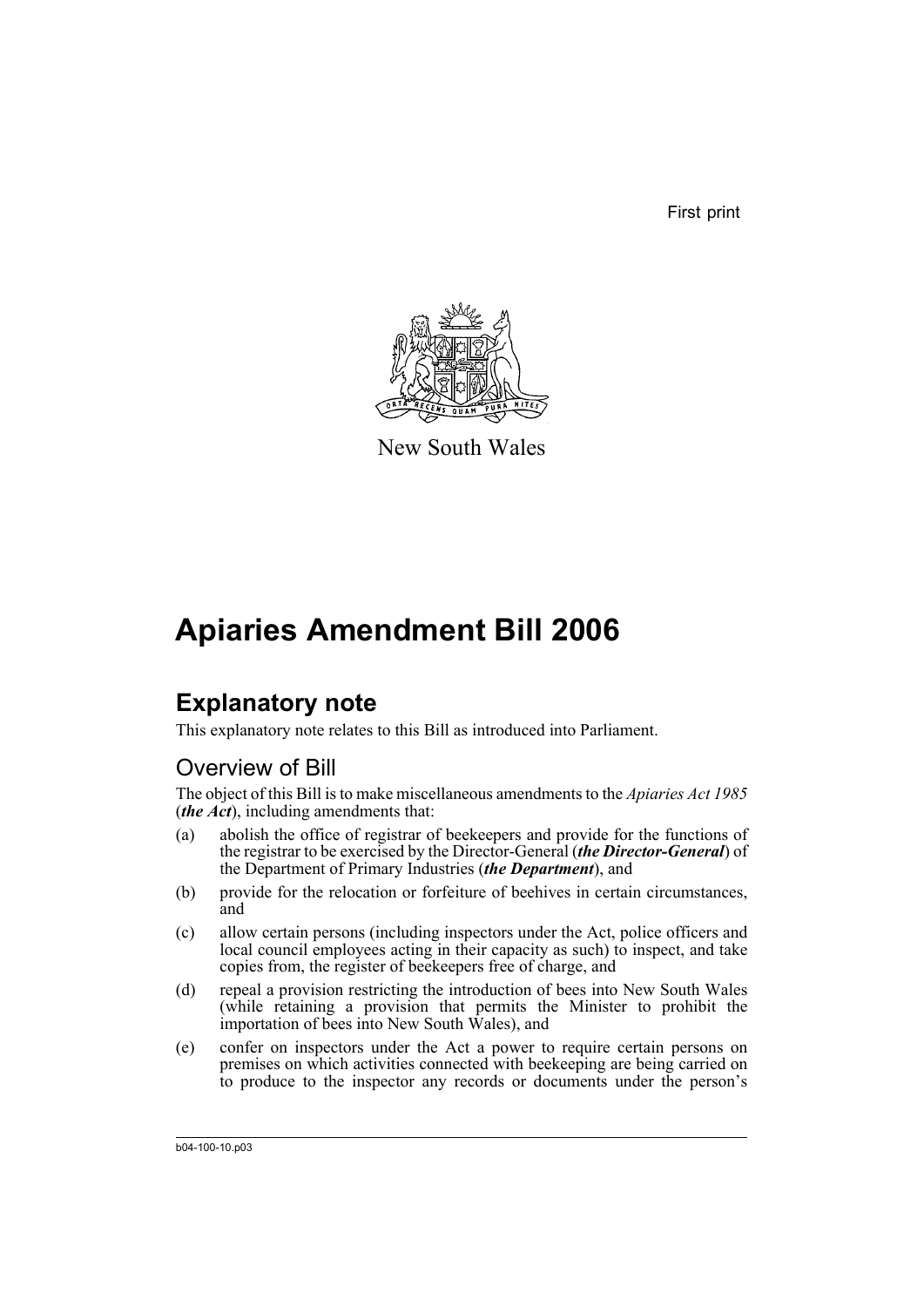Explanatory note

control that relate to beekeeping, and a power to make copies of, or take extracts from, the records and documents so produced, and

- (f) provide for the exclusion of personal liability of certain persons executing the Act, and
- (g) transfer certain matter from the regulations to the Act, and
- (h) are consequential or savings and transitional amendments.

The Bill also makes consequential amendments to the *Apiaries Regulation 2005* (*the Regulation*) and the *Rural Lands Protection Act 1998*.

### Outline of provisions

**Clause 1** sets out the name (also called the short title) of the proposed Act.

**Clause 2** provides for the commencement of the proposed Act on a day or days to be appointed by proclamation.

**Clause 3** is a formal provision that gives effect to the amendments to the *Apiaries Act 1985* set out in Schedule 1.

**Clause 4** is a formal provision that gives effect to the amendments to the *Apiaries Regulation 2005* set out in Schedule 2.

**Clause 5** is a formal provision that gives effect to the amendment to the *Rural Lands Protection Act 1998* set out in Schedule 3.

**Clause 6** provides for the repeal of the proposed Act after all the amendments made by the proposed Act have commenced. Once the amendments have commenced the proposed Act will be spent and section 30 of the *Interpretation Act 1987* provides that the repeal of an amending Act does not affect the amendments made by that Act.

## **Schedule 1 Amendment of Apiaries Act 1985**

**Schedule 1 [1]** omits all references to the registrar of beekeepers (except in provisions amended elsewhere in the Schedule) and replaces them with references to the Director-General. This is in consequence of **Schedule 1 [6]**, which repeals section 4 of the Act (which requires there to be a registrar of beekeepers).

**Schedule 1 [2]–[4]** amend section 3 (Definitions) of the Act. **Schedule 1 [2]** amends the definition of *apiary product* so as to include queen candy within the meaning of that term. **Schedule 1 [3]** omits the definitions of *brand* and *registrar*. **Schedule 1 [4]** inserts definitions of *direct* and *queen candy* for the purposes of the Act. **Schedule 1 [15]** makes an amendment in consequence of the insertion of the definition of *direct*.

**Schedule 1 [5]** inserts proposed subsection (6) in section 3 of the Act. The proposed subsection makes it clear that notes included in the Act do not form part of the Act.

**Schedule 1 [7]** omits a requirement that certain particulars be "prescribed". The proposed amendment makes provision in the Act itself for the particulars of an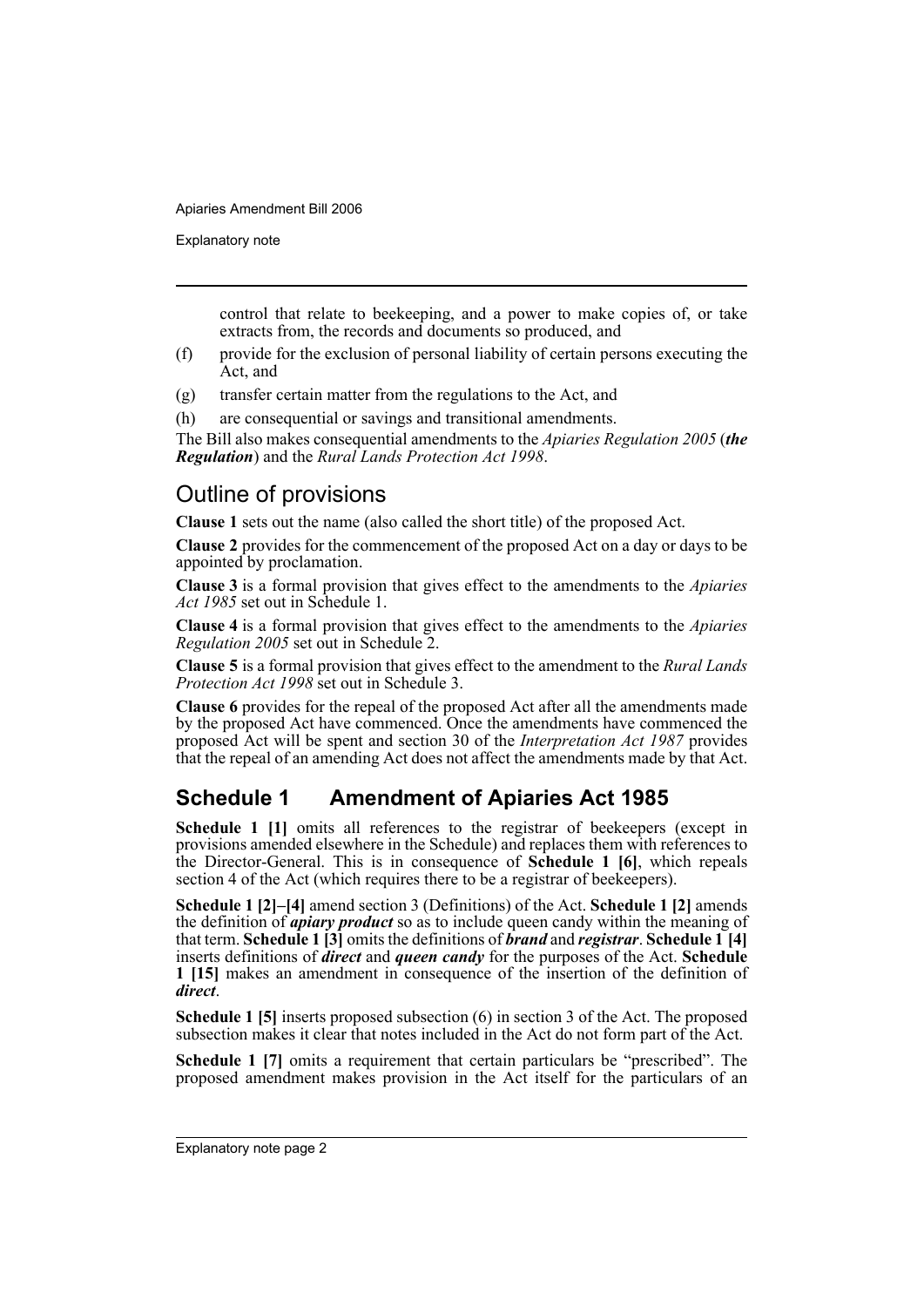Explanatory note

applicant for registration as a beekeeper that are to be entered in the register of beekeepers once registration is granted.

**Schedule 1 [8], [12], [13] and [28]** change the terminology relating to the identification of beehives so as to refer to identifying matter being "displayed", rather than "branded", on beehives.

**Schedule 1 [10]** repeals and re-enacts section 13 (1) and (2) of the Act. Section 13 provides for the keeping of a register of beekeepers. As re-enacted, the subsections require the register to be kept by the Director-General in such form as he or she considers appropriate (rather than to be kept by the registrar in such form as the Minister approves or directs).

**Schedule 1 [11]** inserts proposed subsections (8) and (9) in section 13. Proposed section 13 (8) provides that the requirement that a fee be paid for inspection and copying of the register of beekeepers does not apply to an *authorised officer* (as defined in proposed section 13 (9)) acting in his or her capacity as such.

**Schedule 1 [14]** inserts proposed section 15A (Forfeiture of beehives in certain cases) in the Act. The proposed section provides for the seizure of beehives and their forfeiture to the Crown. It sets out the action that must be taken before an unidentified beehive on private land, or an identified beehive on public land, is forfeited, but provides for the immediate forfeiture of unidentified beehives on public land.

**Schedule 1 [16]** inserts proposed subsections (6A) and (6B) in section 18 of the Act (which is concerned with the Director-General's power to restrict beekeeping on certain premises). Proposed subsection (6A) provides that the occupier of premises in respect of which the Director-General has made an order prohibiting the keeping of bees, or the keeping of more than a specified number of beehives, is taken not to have contravened the order if the occupier satisfies the Director-General that the occupier does not own any beehives on the premises and has not given permission for the beehives (or beehives in excess of the number specified in the order) to be kept on the premises. Proposed subsection (6B) provides that the occupier must provide the Director-General or an inspector with such information as the occupier may have as to the identity and residential address of the owner of the beehives.

**Schedule 1 [17]** inserts proposed subsection (9) in section 18 of the Act. The proposed subsection makes it an offence for the occupier of premises to grant permission to any person to keep bees, or to keep a number of beehives, on the premises contrary to an order in force under section 18.

**Schedule 1 [18]** inserts proposed section 18A (Power of inspectors to relocate beehives in emergency) in the Act. The proposed section provides that an inspector may relocate beehives from one premises to another (and request the Director-General to make an order under section 18 with respect to the premises from which the beehives were removed) if the inspector believes on reasonable grounds that the keeping of the bees on the premises is such a danger to public health or public safety as to warrant the removal.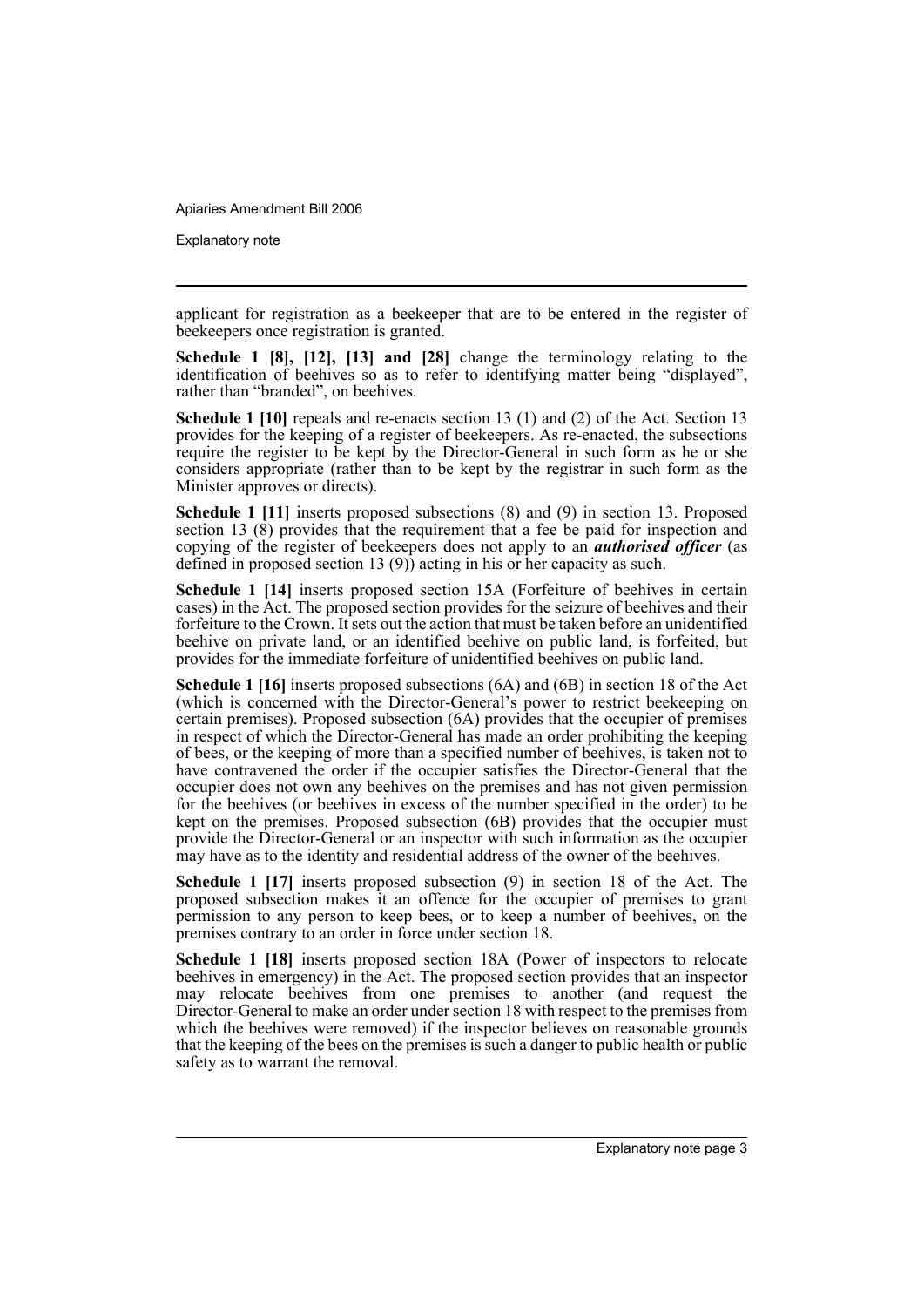Explanatory note

**Schedule 1 [19]** omits section 25 (Restriction on introduction of bees into New South Wales) from the Act. There remains a power under section 26 of the Act for the Minister, from time to time, to prohibit, either absolutely or subject to specified exceptions, the importation of bees and associated matter. **Schedule 1 [9] and [21]** make consequential amendments.

**Schedule 1 [20]** inserts proposed section 32A (Determination of compensation) in the Act to make explicit the fact that the question of whether compensation is payable under Part 5 of the Act to a particular owner of bees, beehives or appliances (and, if so, the amount of the compensation and associated matters) is to be determined by the Director-General. At present, that function of the Director-General is merely implied—see section 35 (1) (h) of the Act.

**Schedule 1 [22]** inserts a note to section 35 (Applications for review) to explain in general terms the effect that an application under that section (to the Administrative Decisions Tribunal) has on the operation of the decision in respect of which the review is sought.

**Schedule 1 [23]** inserts proposed subsection (1B) in section 38 of the Act. The proposed subsection confers additional powers on inspectors under the Act. The proposed new powers are a power to require certain persons on premises on which activities connected with beekeeping are being carried on to produce to the inspector any records or documents under the person's control that relate to beekeeping, and a power to make copies of, or take extracts from, the records or documents so produced.

**Schedule 1 [24]** amends section 38 (10) so as to provide that a person who fails to comply with the proposed requirement to produce records or documents is to be taken to be guilty of the offence of intentionally obstructing or hindering an inspector under section  $40$  of the Act.

**Schedule 1 [25]** amends section 39 (Power to require name and place of residence and location of beehives) of the Act so as to empower an inspector who finds a person committing an offence against the Act (or suspects on reasonable grounds that the person has committed or attempted to commit such an offence) to require the person to specify, as well as the person's name and address, the location of all apiaries in which bees are kept by or on behalf of the person.

**Schedule 1 [26]** makes an amendment by way of statute law revision.

**Schedule 1 [27]** inserts proposed section 46A (Exclusion of personal liability) in the Act. The proposed section confers exclusion from personal liability on certain persons in respect of things done or omitted to be done in good faith for the purposes of executing the Act.

**Schedule 1 [29]** amends Schedule 5 (Savings and transitional provisions) to the Act so as to permit the making of savings and transitional regulations in consequence of the amendments made by the proposed Act. **Schedule 1 [30]** makes a consequential amendment.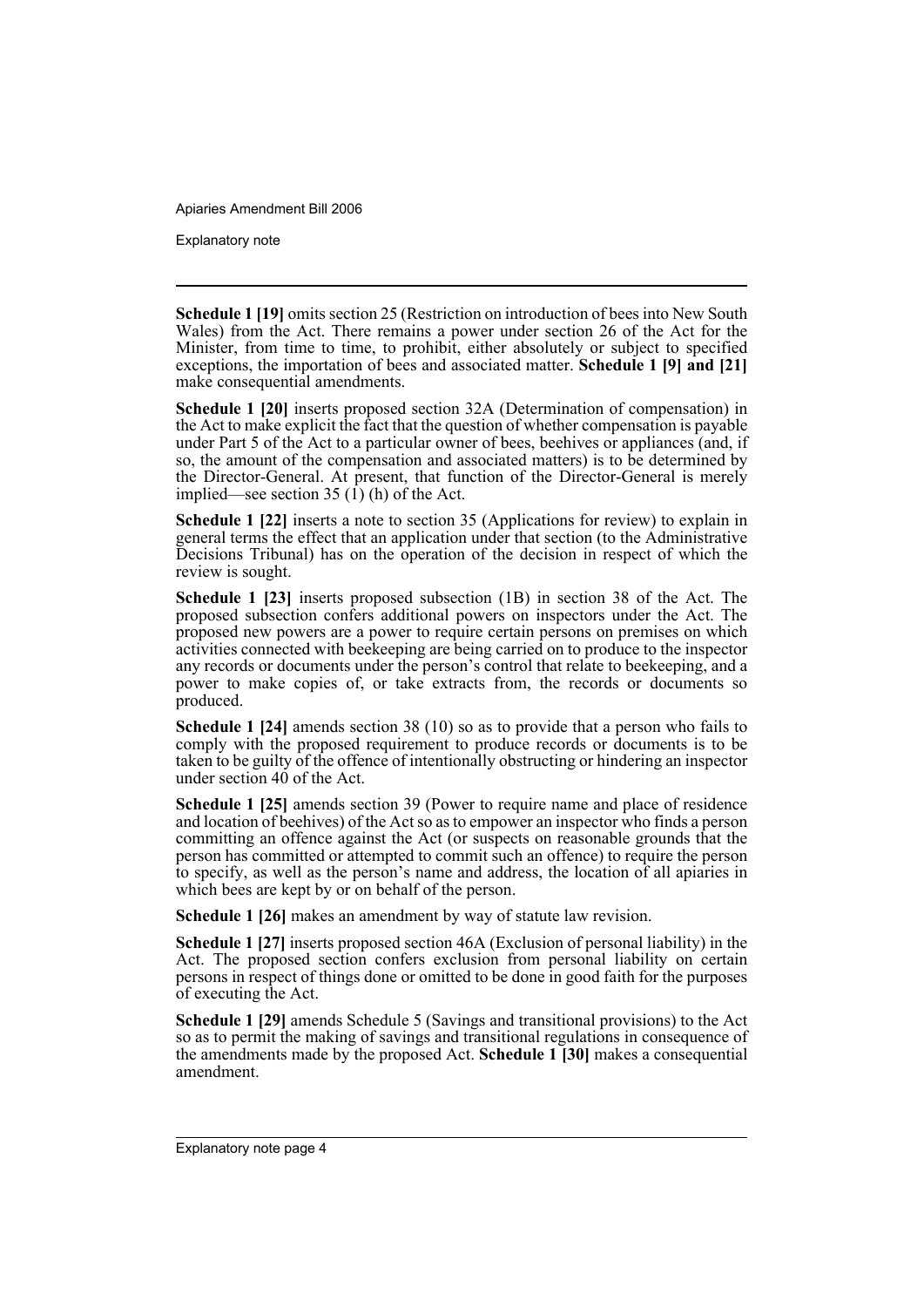Explanatory note

**Schedule 1 [31]** inserts savings and transitional provisions consequent on the amendments replacing the registrar of beekeepers with the Director-General.

### **Schedule 2 Amendment of Apiaries Regulation 2005**

**Schedule 2 [1]** repeals the definition of *queen candy* in clause 3 (Definitions) of the Regulation. The definition is proposed to be inserted in the Act by Schedule  $\hat{1}$  [4].

**Schedule 2 [2]** repeals clauses 4 (Queen candy) and 12 (Prescribed officers). Clause 4 is proposed to be incorporated in the Act by Schedule 1 [2]. Clause 12 prescribes officers for the purposes of section 25 of the Act. That section is proposed to be repealed by Schedule 1 [19].

**Schedule 2 [3]** repeals clause 7 (1) of the Regulation in consequence of the amendment proposed to be made to section  $8(3)(a)$  of the Act by Schedule 1 [7]. Clause 7 (1) prescribes particulars for the purposes of section 8 (3) (a).

**Schedule 2 [4]** repeals clause 10 (2) of the Regulation, which prescribes a requirement for the purposes of section 15 (2) of the Act, relating to the identification of beehives. A similar requirement is proposed to be incorporated in the Act by Schedule 1 [13].

### **Schedule 3 Amendment of Rural Lands Protection Act 1998**

**Schedule 3** amends section 125 (4) of the *Rural Lands Protection Act 1998* so as to include in that subsection references to sections 15A and 18A of the *Apiaries Act 1985* (which are proposed to be inserted in the latter Act by Schedule 1 [14] and [18], respectively).

The proposed amendment will ensure that section 125 (which empowers rural land protection boards to impound bees and beehives in certain circumstances) will not limit or affect the powers of inspectors under section 15A or 18A of the *Apiaries Act 1985*.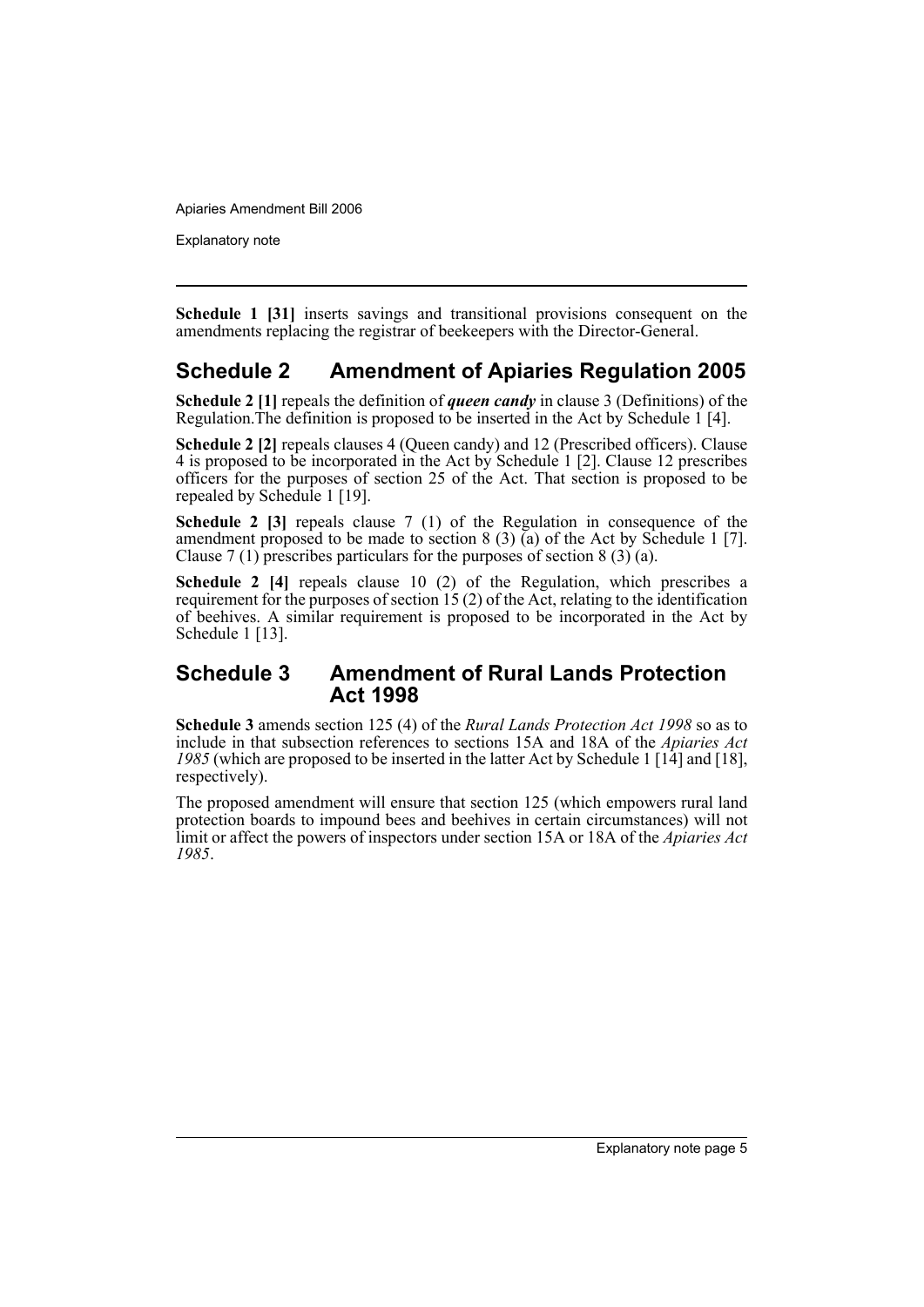Explanatory note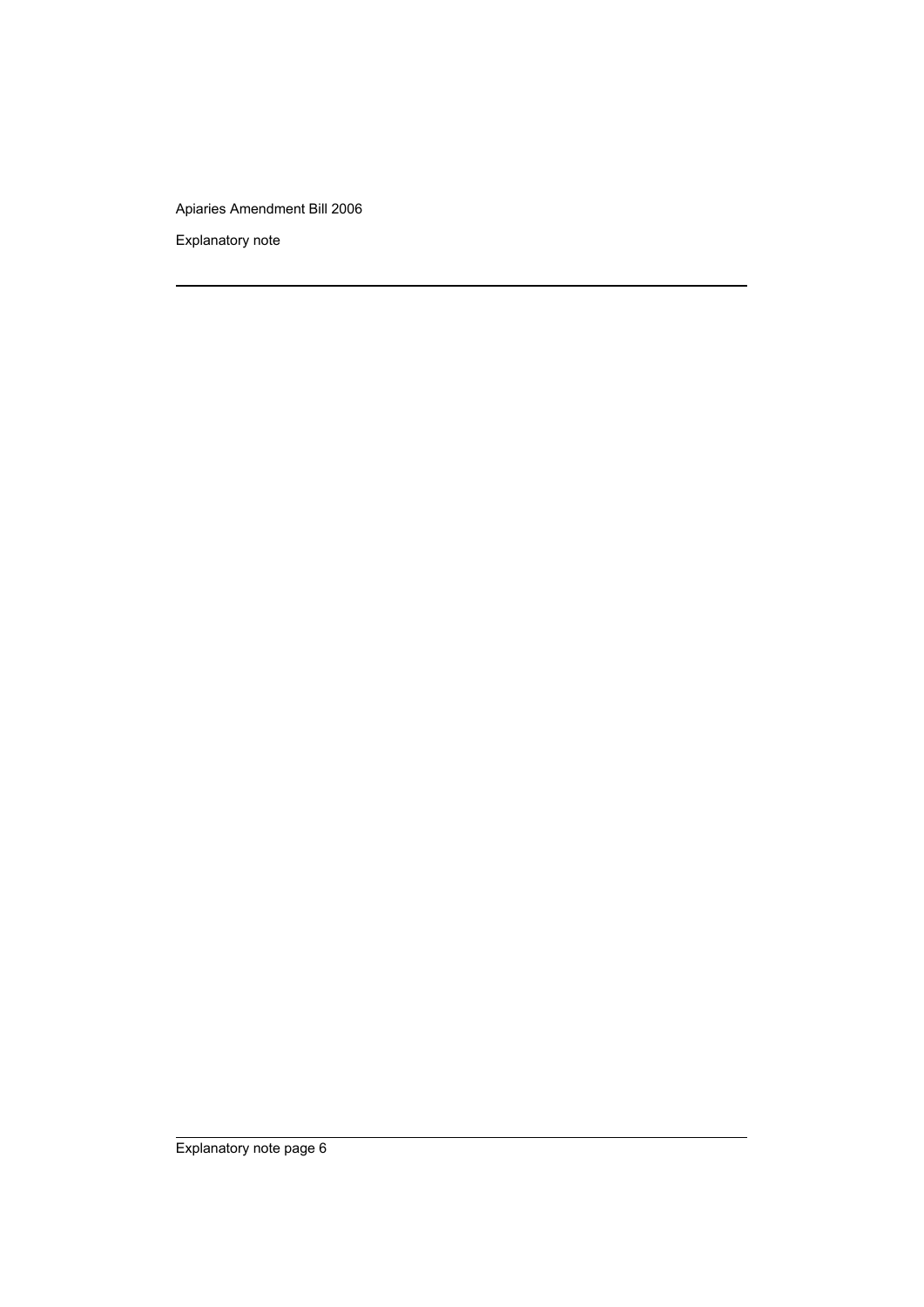First print



New South Wales

# **Apiaries Amendment Bill 2006**

# **Contents**

|            |                                                     | Page |
|------------|-----------------------------------------------------|------|
|            | Name of Act                                         |      |
| 2          | Commencement                                        |      |
| 3          | Amendment of Apiaries Act 1985 No 16                |      |
| 4          | Amendment of Apiaries Regulation 2005               | 2    |
| 5          | Amendment of Rural Lands Protection Act 1998 No 143 | 2    |
| 6          | Repeal of Act                                       |      |
| Schedule 1 | Amendment of Apiaries Act 1985                      | 3    |
| Schedule 2 | Amendment of Apiaries Regulation 2005               | 12   |
| Schedule 3 | Amendment of Rural Lands Protection Act 1998        | 13   |
|            |                                                     |      |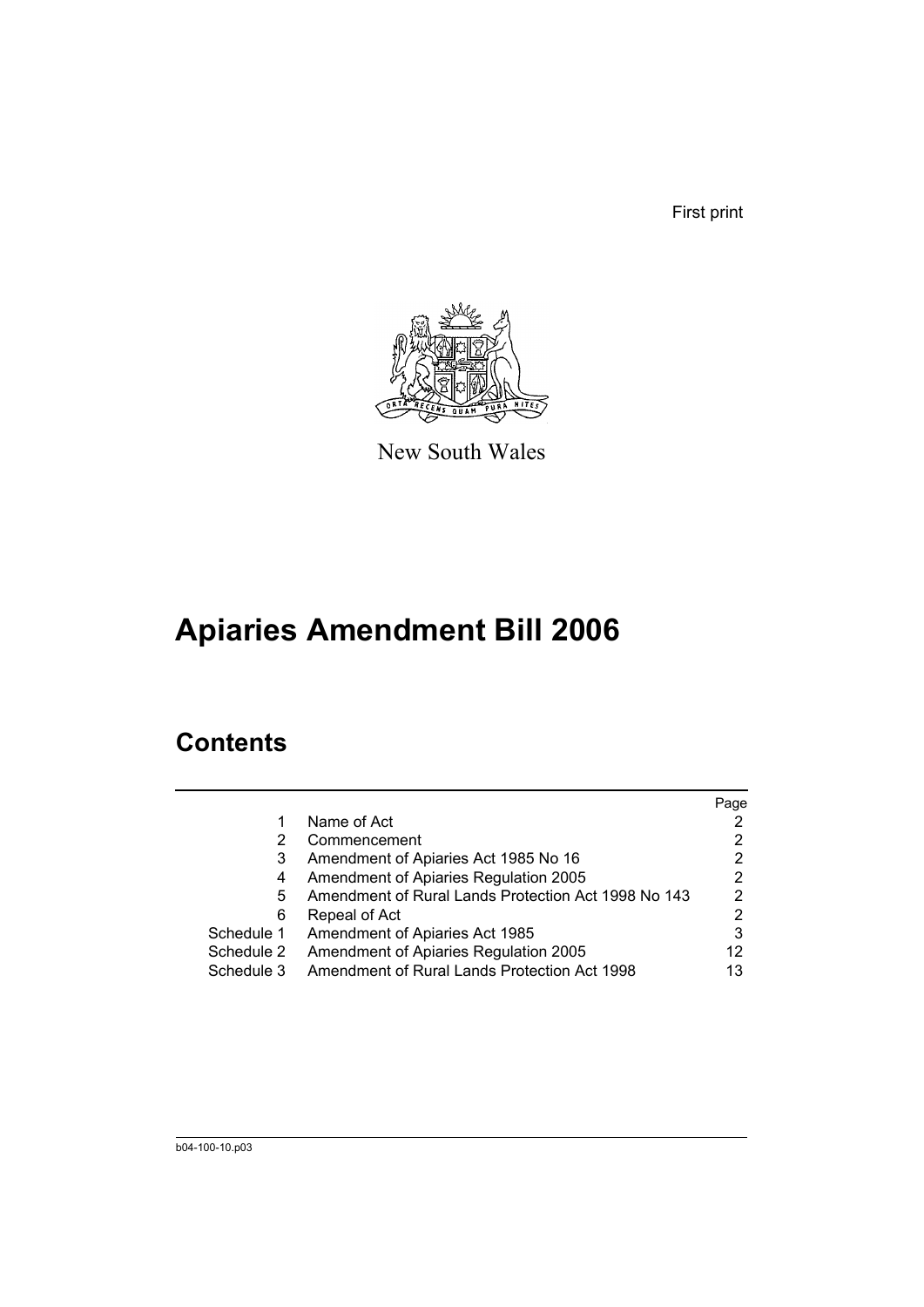Contents

Page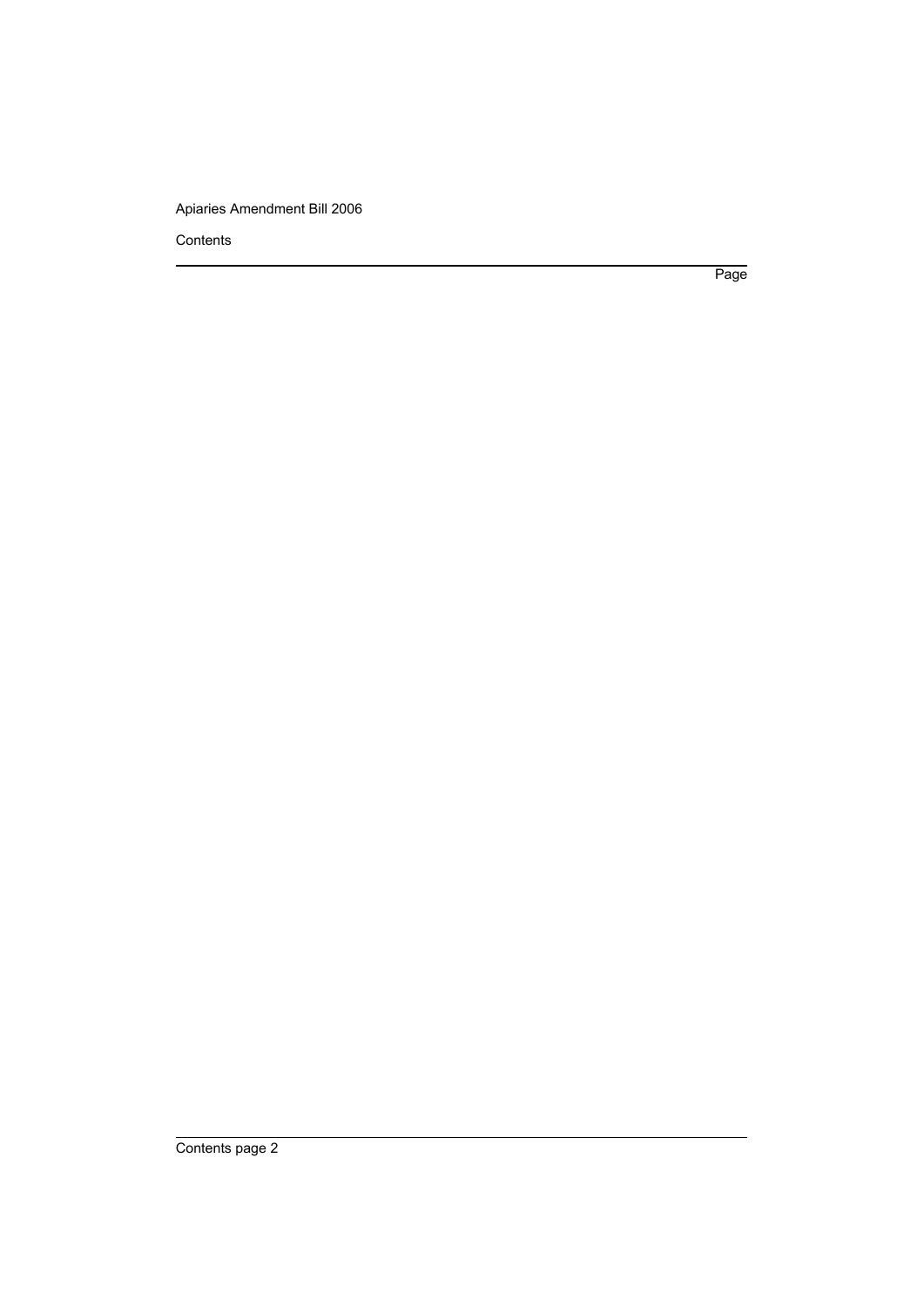

New South Wales

# **Apiaries Amendment Bill 2006**

No , 2006

### **A Bill for**

An Act to amend the *Apiaries Act 1985* to provide for the relocation or forfeiture of beehives in certain circumstances and to make other miscellaneous amendments to the Act; to make consequential amendments to the *Apiaries Regulation 2005* and the *Rural Lands Protection Act 1998*; and for other purposes.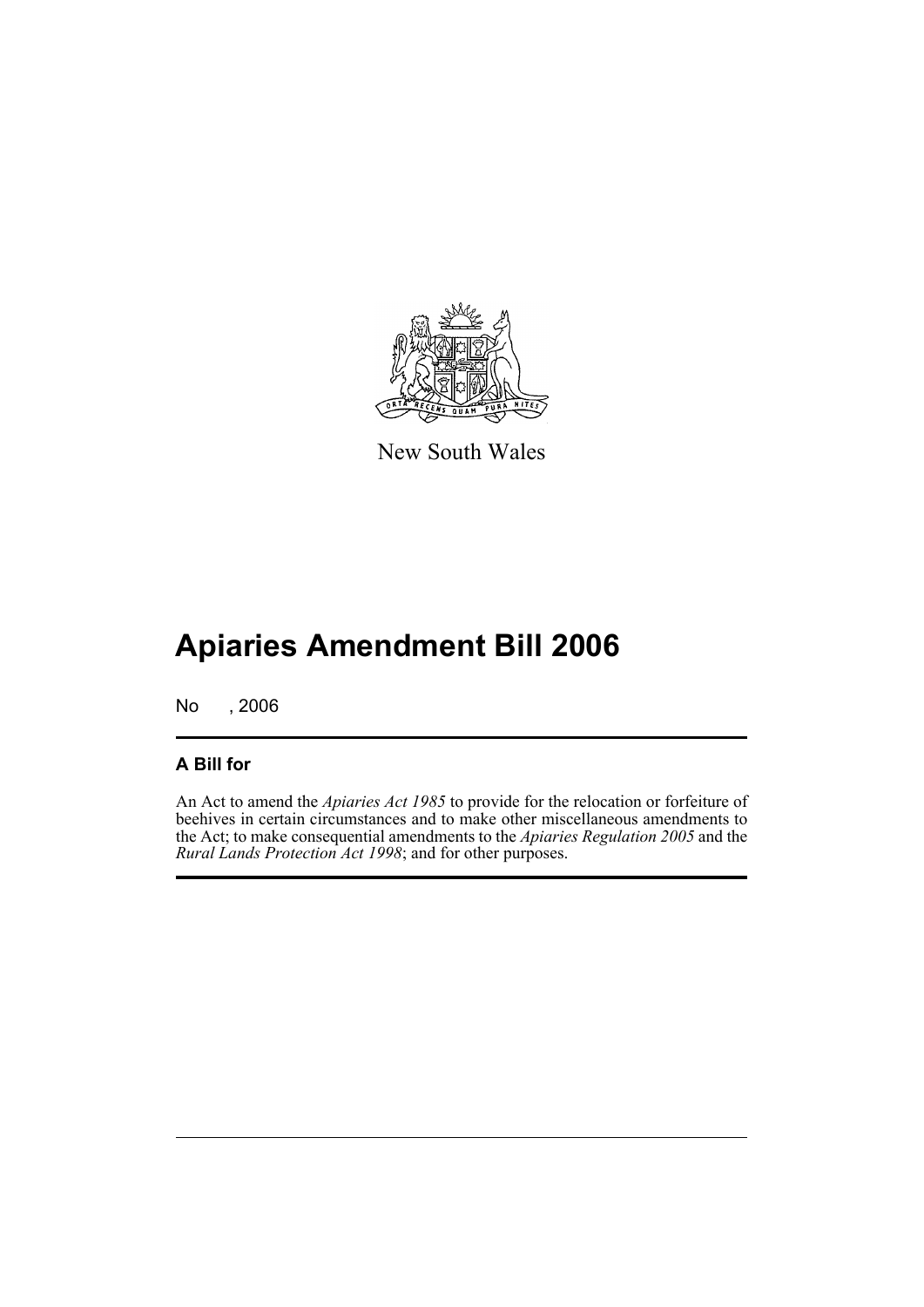#### Clause 1 Apiaries Amendment Bill 2006

<span id="page-9-5"></span><span id="page-9-4"></span><span id="page-9-3"></span><span id="page-9-2"></span><span id="page-9-1"></span><span id="page-9-0"></span>

|              |             | The Legislature of New South Wales enacts:                                                                                                                | 1              |  |  |  |
|--------------|-------------|-----------------------------------------------------------------------------------------------------------------------------------------------------------|----------------|--|--|--|
| 1            | Name of Act |                                                                                                                                                           |                |  |  |  |
|              |             | This Act is the <i>Apiaries Amendment Act 2006</i> .                                                                                                      | 3              |  |  |  |
| $\mathbf{2}$ |             | <b>Commencement</b>                                                                                                                                       | $\overline{4}$ |  |  |  |
|              |             | This Act commences on a day or days to be appointed by proclamation.                                                                                      | 5              |  |  |  |
| 3            |             | <b>Amendment of Apiaries Act 1985 No 16</b>                                                                                                               | 6              |  |  |  |
|              |             | The <i>Apiaries Act 1985</i> is amended as set out in Schedule 1.                                                                                         | $\overline{7}$ |  |  |  |
| 4            |             | <b>Amendment of Apiaries Regulation 2005</b>                                                                                                              | 8              |  |  |  |
|              |             | The <i>Apiaries Regulation 2005</i> is amended as set out in Schedule 2.                                                                                  | 9              |  |  |  |
| 5            |             | <b>Amendment of Rural Lands Protection Act 1998 No 143</b>                                                                                                | 10             |  |  |  |
|              |             | The Rural Lands Protection Act 1998 is amended as set out in<br>Schedule 3.                                                                               | 11<br>12       |  |  |  |
| 6            |             | <b>Repeal of Act</b>                                                                                                                                      | 13             |  |  |  |
|              | (1)         | This Act is repealed on the day following the day on which all of the<br>provisions of this Act have commenced.                                           | 14<br>15       |  |  |  |
|              | (2)         | The repeal of this Act does not, because of the operation of section 30<br>of the <i>Interpretation Act 1987</i> , affect any amendment made by this Act. | 16<br>17       |  |  |  |
|              |             |                                                                                                                                                           |                |  |  |  |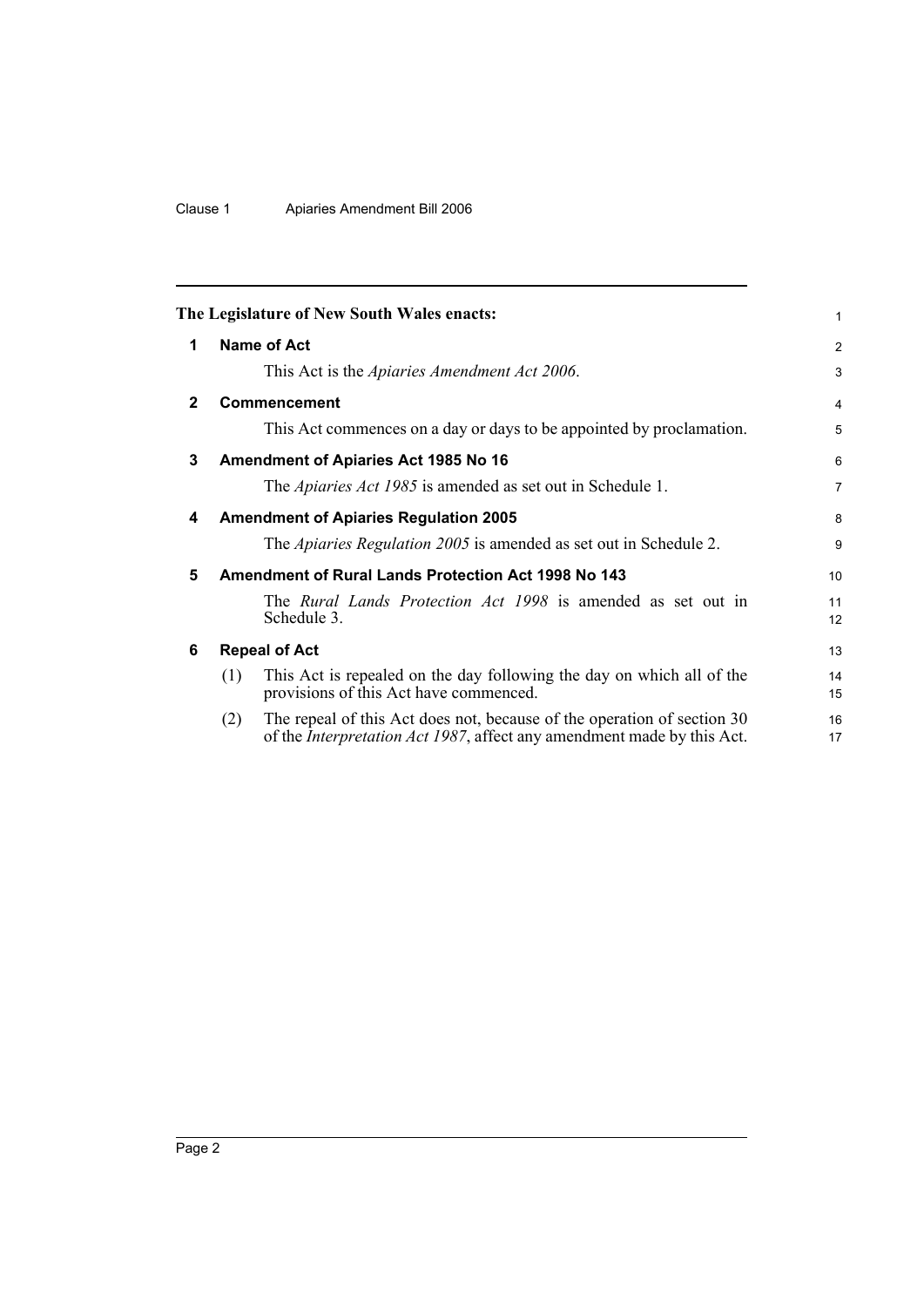<span id="page-10-0"></span>

|     | <b>Schedule 1</b><br><b>Amendment of Apiaries Act 1985</b>                                                                                                                                                                           | 1                          |
|-----|--------------------------------------------------------------------------------------------------------------------------------------------------------------------------------------------------------------------------------------|----------------------------|
|     | (Section 3)                                                                                                                                                                                                                          | $\overline{c}$             |
| [1] | The whole Act (except the provisions amended elsewhere in this<br>Schedule)                                                                                                                                                          | 3<br>4                     |
|     | Omit "registrar" wherever occurring. Insert instead "Director-General".                                                                                                                                                              | 5                          |
| [2] | <b>Section 3 Definitions</b>                                                                                                                                                                                                         | 6                          |
|     | Insert ", queen candy" after "propolis" in the definition of <i>apiary product</i> in<br>section $3(1)$ .                                                                                                                            | 7<br>8                     |
| [3] | Section 3 (1), definitions of "brand" and "registrar"                                                                                                                                                                                | 9                          |
|     | Omit the definitions.                                                                                                                                                                                                                | 10                         |
| [4] | Section 3 (1)                                                                                                                                                                                                                        | 11                         |
|     | Insert in alphabetical order:<br><i>direct</i> means direct by notice in writing.<br>queen candy means the substance made by kneading powdered<br>sugar into honey (or into an invert sugar syrup) until a stiff dough<br>is formed. | 12<br>13<br>14<br>15<br>16 |
| [5] | Section 3 (6)                                                                                                                                                                                                                        | 17                         |
|     | Insert after section $3(5)$ :                                                                                                                                                                                                        | 18                         |
|     | Notes included in this Act do not form part of this Act.<br>(6)                                                                                                                                                                      | 19                         |
| [6] | <b>Section 4 Registrar</b>                                                                                                                                                                                                           | 20                         |
|     | Omit the section.                                                                                                                                                                                                                    | 21                         |
| [7] | Section 8 Grant or refusal of application for registration                                                                                                                                                                           | 22                         |
|     | Omit "the prescribed particulars of the applicant to be entered in the register<br>of beekeepers and" from section $8(3)(a)$ .                                                                                                       | 23<br>24                   |
|     | Insert instead "the particulars required by section 13 (3) to be entered in the<br>register of beekeepers in respect of the applicant and by".                                                                                       | 25<br>26                   |
| [8] | Section 8 (3) (b)                                                                                                                                                                                                                    | 27                         |
|     | Omit "branded". Insert instead "displayed".                                                                                                                                                                                          | 28                         |
| [9] | <b>Section 12 Cancellation of registration</b>                                                                                                                                                                                       | 29                         |
|     | Omit "or $25$ " from section 12 (3) (d).                                                                                                                                                                                             | 30                         |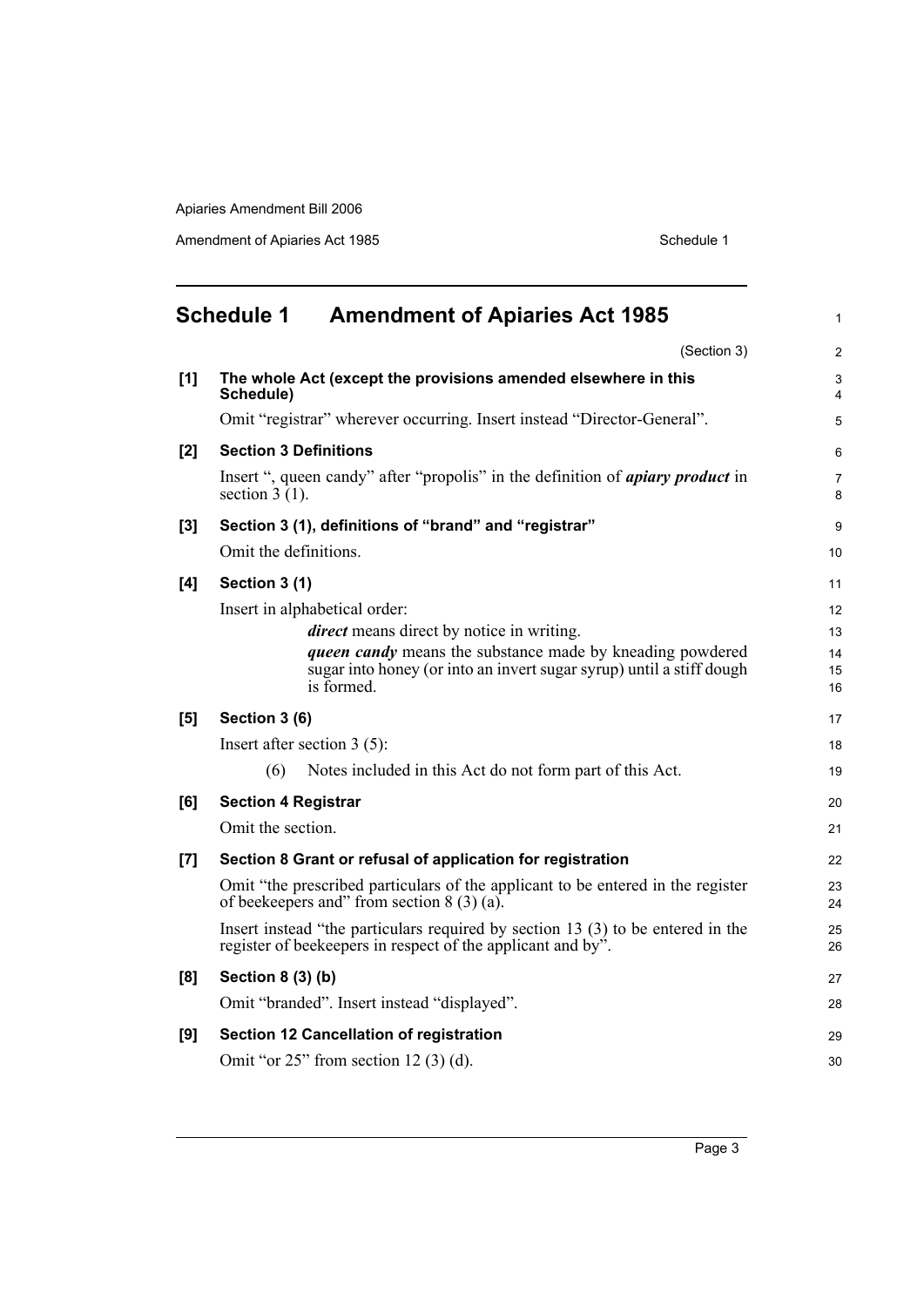Schedule 1 Amendment of Apiaries Act 1985

| $[10]$<br>Section 13 Director-General to keep register of beekeepers |     |               |                                                                                                                                                                                     | 1                                                                                                                                                                                                                                                                                                                                                                                                                                                                                                                                                                                                                                                                                                                                                                                                                                                                                                                                                                                                                                                                                                                                                                                                                                                                                                                                                      |
|----------------------------------------------------------------------|-----|---------------|-------------------------------------------------------------------------------------------------------------------------------------------------------------------------------------|--------------------------------------------------------------------------------------------------------------------------------------------------------------------------------------------------------------------------------------------------------------------------------------------------------------------------------------------------------------------------------------------------------------------------------------------------------------------------------------------------------------------------------------------------------------------------------------------------------------------------------------------------------------------------------------------------------------------------------------------------------------------------------------------------------------------------------------------------------------------------------------------------------------------------------------------------------------------------------------------------------------------------------------------------------------------------------------------------------------------------------------------------------------------------------------------------------------------------------------------------------------------------------------------------------------------------------------------------------|
|                                                                      |     |               |                                                                                                                                                                                     | $\overline{2}$                                                                                                                                                                                                                                                                                                                                                                                                                                                                                                                                                                                                                                                                                                                                                                                                                                                                                                                                                                                                                                                                                                                                                                                                                                                                                                                                         |
|                                                                      | (1) |               |                                                                                                                                                                                     | 3<br>$\overline{4}$                                                                                                                                                                                                                                                                                                                                                                                                                                                                                                                                                                                                                                                                                                                                                                                                                                                                                                                                                                                                                                                                                                                                                                                                                                                                                                                                    |
|                                                                      | (2) |               |                                                                                                                                                                                     | 5<br>6                                                                                                                                                                                                                                                                                                                                                                                                                                                                                                                                                                                                                                                                                                                                                                                                                                                                                                                                                                                                                                                                                                                                                                                                                                                                                                                                                 |
|                                                                      |     |               |                                                                                                                                                                                     | 7                                                                                                                                                                                                                                                                                                                                                                                                                                                                                                                                                                                                                                                                                                                                                                                                                                                                                                                                                                                                                                                                                                                                                                                                                                                                                                                                                      |
|                                                                      |     |               |                                                                                                                                                                                     | 8                                                                                                                                                                                                                                                                                                                                                                                                                                                                                                                                                                                                                                                                                                                                                                                                                                                                                                                                                                                                                                                                                                                                                                                                                                                                                                                                                      |
|                                                                      | (8) |               |                                                                                                                                                                                     | 9<br>10<br>11<br>12                                                                                                                                                                                                                                                                                                                                                                                                                                                                                                                                                                                                                                                                                                                                                                                                                                                                                                                                                                                                                                                                                                                                                                                                                                                                                                                                    |
|                                                                      | (9) |               |                                                                                                                                                                                     | 13                                                                                                                                                                                                                                                                                                                                                                                                                                                                                                                                                                                                                                                                                                                                                                                                                                                                                                                                                                                                                                                                                                                                                                                                                                                                                                                                                     |
|                                                                      |     | an inspector, |                                                                                                                                                                                     | 14                                                                                                                                                                                                                                                                                                                                                                                                                                                                                                                                                                                                                                                                                                                                                                                                                                                                                                                                                                                                                                                                                                                                                                                                                                                                                                                                                     |
|                                                                      |     |               |                                                                                                                                                                                     | 15                                                                                                                                                                                                                                                                                                                                                                                                                                                                                                                                                                                                                                                                                                                                                                                                                                                                                                                                                                                                                                                                                                                                                                                                                                                                                                                                                     |
|                                                                      |     |               |                                                                                                                                                                                     | 16                                                                                                                                                                                                                                                                                                                                                                                                                                                                                                                                                                                                                                                                                                                                                                                                                                                                                                                                                                                                                                                                                                                                                                                                                                                                                                                                                     |
|                                                                      |     |               | the<br>by                                                                                                                                                                           | 17<br>18                                                                                                                                                                                                                                                                                                                                                                                                                                                                                                                                                                                                                                                                                                                                                                                                                                                                                                                                                                                                                                                                                                                                                                                                                                                                                                                                               |
|                                                                      |     |               |                                                                                                                                                                                     | 19                                                                                                                                                                                                                                                                                                                                                                                                                                                                                                                                                                                                                                                                                                                                                                                                                                                                                                                                                                                                                                                                                                                                                                                                                                                                                                                                                     |
|                                                                      |     |               |                                                                                                                                                                                     | 20                                                                                                                                                                                                                                                                                                                                                                                                                                                                                                                                                                                                                                                                                                                                                                                                                                                                                                                                                                                                                                                                                                                                                                                                                                                                                                                                                     |
|                                                                      |     |               |                                                                                                                                                                                     | 21                                                                                                                                                                                                                                                                                                                                                                                                                                                                                                                                                                                                                                                                                                                                                                                                                                                                                                                                                                                                                                                                                                                                                                                                                                                                                                                                                     |
|                                                                      |     |               |                                                                                                                                                                                     | 22                                                                                                                                                                                                                                                                                                                                                                                                                                                                                                                                                                                                                                                                                                                                                                                                                                                                                                                                                                                                                                                                                                                                                                                                                                                                                                                                                     |
|                                                                      |     |               |                                                                                                                                                                                     | 23                                                                                                                                                                                                                                                                                                                                                                                                                                                                                                                                                                                                                                                                                                                                                                                                                                                                                                                                                                                                                                                                                                                                                                                                                                                                                                                                                     |
|                                                                      |     | prescribed.   |                                                                                                                                                                                     | 24<br>25                                                                                                                                                                                                                                                                                                                                                                                                                                                                                                                                                                                                                                                                                                                                                                                                                                                                                                                                                                                                                                                                                                                                                                                                                                                                                                                                               |
|                                                                      |     |               |                                                                                                                                                                                     | 26                                                                                                                                                                                                                                                                                                                                                                                                                                                                                                                                                                                                                                                                                                                                                                                                                                                                                                                                                                                                                                                                                                                                                                                                                                                                                                                                                     |
|                                                                      |     |               |                                                                                                                                                                                     | 27                                                                                                                                                                                                                                                                                                                                                                                                                                                                                                                                                                                                                                                                                                                                                                                                                                                                                                                                                                                                                                                                                                                                                                                                                                                                                                                                                     |
| 15A                                                                  |     |               |                                                                                                                                                                                     | 28                                                                                                                                                                                                                                                                                                                                                                                                                                                                                                                                                                                                                                                                                                                                                                                                                                                                                                                                                                                                                                                                                                                                                                                                                                                                                                                                                     |
|                                                                      |     |               |                                                                                                                                                                                     | 29                                                                                                                                                                                                                                                                                                                                                                                                                                                                                                                                                                                                                                                                                                                                                                                                                                                                                                                                                                                                                                                                                                                                                                                                                                                                                                                                                     |
|                                                                      |     |               |                                                                                                                                                                                     | 30<br>31                                                                                                                                                                                                                                                                                                                                                                                                                                                                                                                                                                                                                                                                                                                                                                                                                                                                                                                                                                                                                                                                                                                                                                                                                                                                                                                                               |
|                                                                      | (2) |               |                                                                                                                                                                                     | 32<br>33                                                                                                                                                                                                                                                                                                                                                                                                                                                                                                                                                                                                                                                                                                                                                                                                                                                                                                                                                                                                                                                                                                                                                                                                                                                                                                                                               |
|                                                                      |     | (1)           | Section 13 (8) and (9)<br>Insert after section 13 $(7)$ :<br>(a)<br>(b)<br>(c)<br>(d)<br>Section 15 (2) (b) and (c)<br>(b)<br>(c)<br><b>Section 15A</b><br>Insert after section 15: | Omit section 13 (1) and (2). Insert instead:<br>The Director-General is to keep a register of beekeepers for the<br>purposes of this Act.<br>The register is to be kept in such form as the Director-General<br>considers appropriate.<br>The requirement under subsections $(5)$ and $(6)$ for payment of a<br>prescribed fee does not apply if the person inspecting the register<br>and obtaining the relevant copy is an authorised officer who is<br>doing so in the person's capacity as such an officer.<br>In this section, <i>authorised officer</i> means any of the following:<br>a police officer,<br>an employee of a local council,<br>any other person of a class approved<br>Director-General for the purposes of this definition.<br><b>Section 15 Beehives to be identified</b><br>Omit "branded" wherever occurring. Insert instead "displayed".<br>Omit section 15 (2) (b). Insert instead:<br>be displayed on the outside wall of the broodbox, and<br>comply with such other requirements as may be<br>Forfeiture of beehives in certain cases<br>Unidentified beehives on public land<br>An inspector may seize and remove any beenive that is on public<br>land and is not identified.<br>Subsection (1) applies even if the period prescribed for the<br>purposes of section $15(1)$ has not expired in relation to the hive. |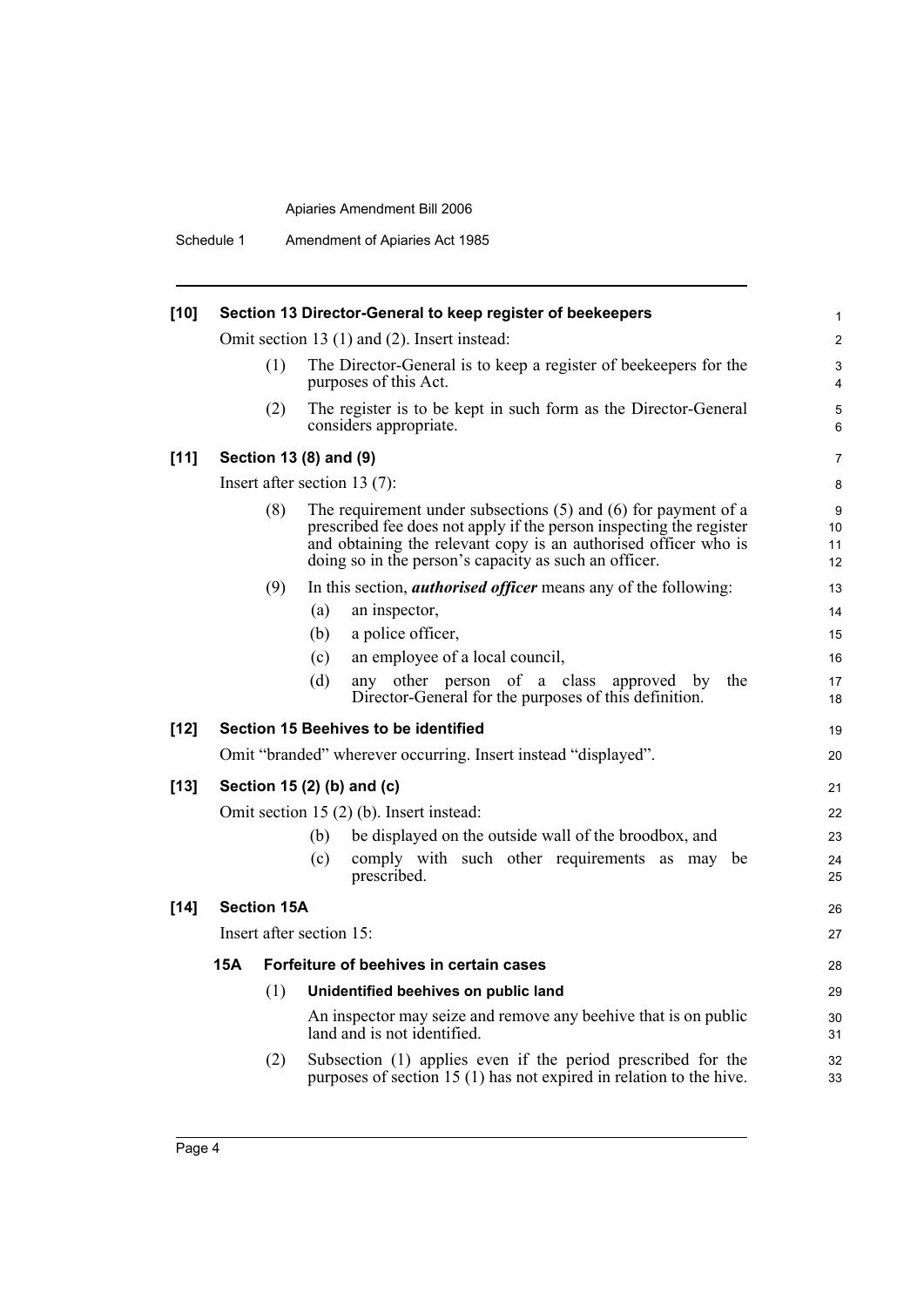| (3) | Crown. | A hive seized under subsection (1) is immediately forfeited to the                                                                                                                                                                                                                                                 | 1<br>$\overline{c}$        |  |  |  |
|-----|--------|--------------------------------------------------------------------------------------------------------------------------------------------------------------------------------------------------------------------------------------------------------------------------------------------------------------------|----------------------------|--|--|--|
| (4) |        | Identified beehives on public land                                                                                                                                                                                                                                                                                 | 3                          |  |  |  |
|     |        | If an inspector is satisfied that an identified beenive is on public<br>land without the permission of the controller of the land, the<br>inspector may serve a notice on the owner of the hive:                                                                                                                   |                            |  |  |  |
|     | (a)    | requiring the owner, at the owner's option, either:                                                                                                                                                                                                                                                                | $\overline{7}$             |  |  |  |
|     |        | to provide the inspector with evidence satisfactory<br>(i)<br>to the inspector that the owner has obtained the<br>permission of the controller of the land, or                                                                                                                                                     | 8<br>9<br>10               |  |  |  |
|     |        | to cause the hive to be removed,<br>(11)                                                                                                                                                                                                                                                                           | 11                         |  |  |  |
|     |        | within 14 days after service of the notice, and                                                                                                                                                                                                                                                                    | 12                         |  |  |  |
|     | (b)    | informing the owner that, if the requirement is not<br>complied with within that time, the hive will be forfeited<br>to the Crown.                                                                                                                                                                                 | 13<br>14<br>15             |  |  |  |
| (5) |        | If the requirement is not complied with within the 14-day period,<br>the hive is forfeited to the Crown and an inspector may seize and<br>remove it.                                                                                                                                                               | 16<br>17<br>18             |  |  |  |
| (6) |        | Unidentified beehives on private land                                                                                                                                                                                                                                                                              | 19                         |  |  |  |
|     |        | Any been ive that is on land other than public land and is not<br>identified is forfeited to the Crown and may be seized and<br>removed by an inspector if:                                                                                                                                                        | 20<br>21<br>22             |  |  |  |
|     | (a)    | for a period of 28 consecutive days there has been<br>displayed in the immediate vicinity of the hive a notice<br>complying with subsection (7), and                                                                                                                                                               | 23<br>24<br>25             |  |  |  |
|     | (b)    | a notice to similar effect has appeared, in a newspaper<br>circulating generally in the State, at least once during the<br>first 14 days of the 28-day period (or in such other<br>publications, or at such other times, or both, as the<br>regulations may prescribe),                                            | 26<br>27<br>28<br>29<br>30 |  |  |  |
|     |        | and the hive is not identified by the date specified in the notice or<br>before the expiry of the period specified in section 15 $(1)$ (as the<br>case may require).                                                                                                                                               | 31<br>32<br>33             |  |  |  |
| (7) |        | The notice must state that the beehive will be forfeited to the<br>Crown unless, by the date specified in the notice (being a date<br>that is at least 28 days after the notice is first displayed in the<br>immediate vicinity of the hive), the owner of the hive either<br>causes the hive to be identified or: | 34<br>35<br>36<br>37<br>38 |  |  |  |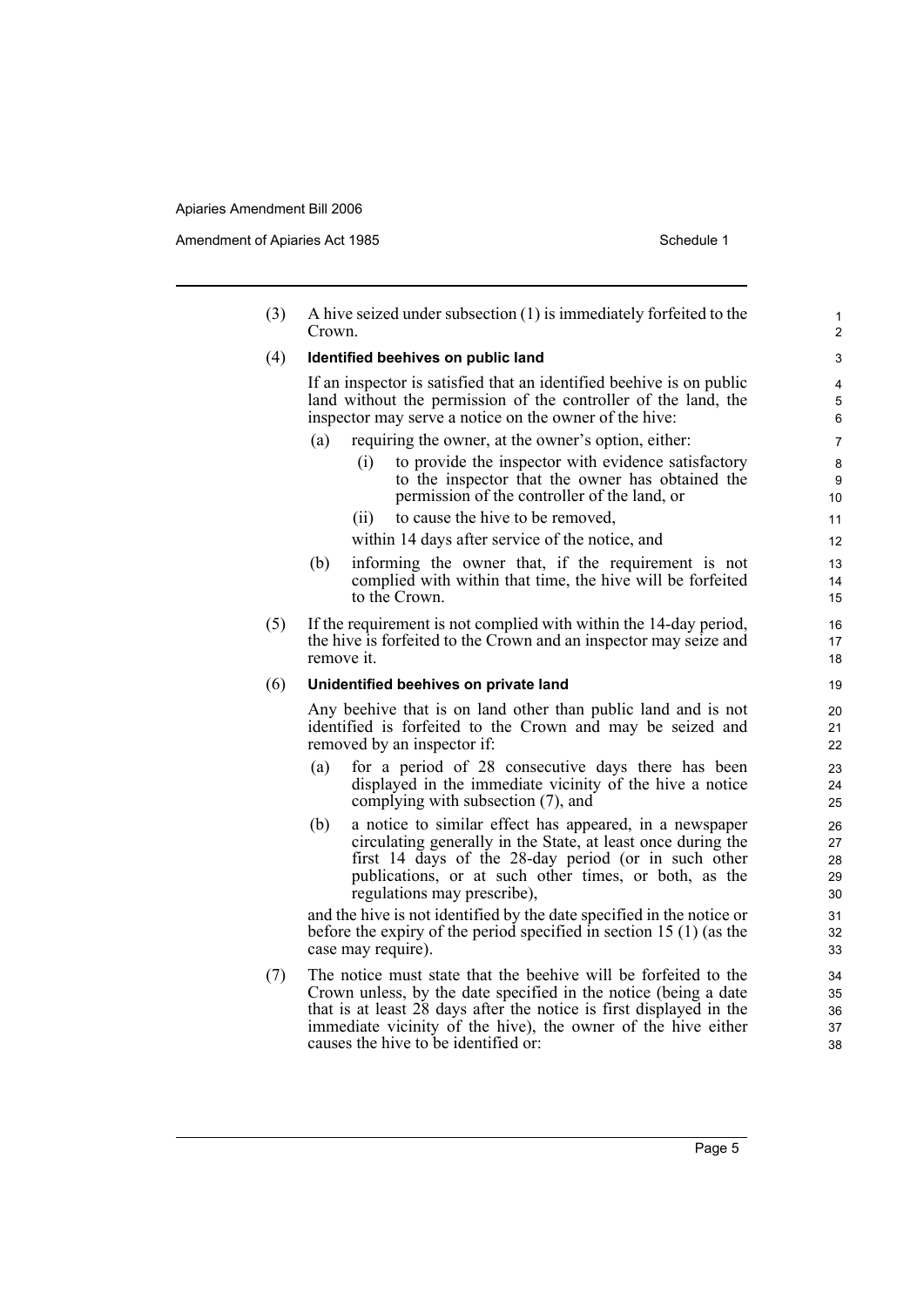| (a) | provides evidence satisfactory to an inspector that the |
|-----|---------------------------------------------------------|
|     | period specified in section 15 (1) has not expired in   |
|     | relation to the hive, and                               |

(b) subsequently causes the hive to be identified before the expiry of that period or the expiry of the date specified in the notice (whichever is the later).

#### (8) **Forfeited beehives**

A beehive forfeited under this section is to be dealt with as the Director-General directs.

(9) **Expenses**

Any reasonable expenses incurred by an inspector or the Director-General in respect of a beehive forfeited under this section are payable by the owner of the hive (if the owner can be identified) and are recoverable from the owner in a court of competent jurisdiction as a debt due to the Crown.

#### (10) **No compensation**

No compensation is payable in respect of any beehive that is forfeited under this section.

#### (11) **Definitions**

In this section:

*controller*, in relation to public land, means the following:

- (a) if the land is reserved or dedicated for any public use or purpose—the trustee or trustees of the land,
- (b) if the land consists of a public road—the roads authority for that road within the meaning of the *Roads Act 1993*,
- (c) if the land consists of a travelling stock reserve—the responsible board within the meaning of Part 8 of the *Rural Lands Protection Act 1998*,
- (d) in any other case—the person having the care, control and management of the land.

*identified*, in relation to a beehive, means identified as required by section 15.

*public land* means:

- (a) Crown land within the meaning of the *Crown Lands Act 1989*, or
- (b) State forest, or
- (c) land under the control and management of a public or local authority,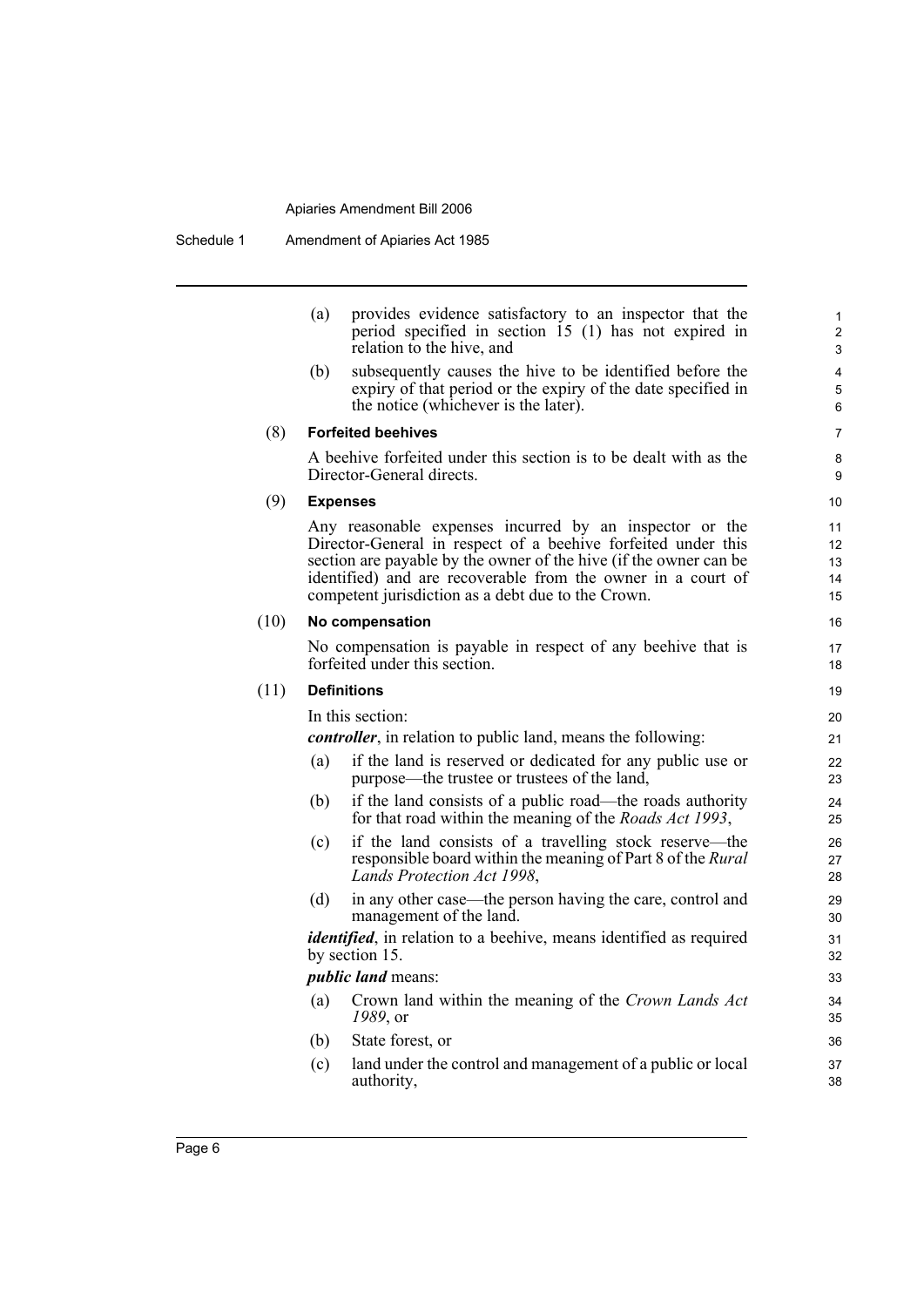|        |                       | but does not include:                                                                                                                                                                                                                                                                                                                                                                                        | 1                                      |
|--------|-----------------------|--------------------------------------------------------------------------------------------------------------------------------------------------------------------------------------------------------------------------------------------------------------------------------------------------------------------------------------------------------------------------------------------------------------|----------------------------------------|
|        |                       | (d)<br>any land (other than State forest) that is occupied under<br>any lease or other arrangement for private purposes that<br>confers a right to exclusive possession of the land, or                                                                                                                                                                                                                      | $\overline{c}$<br>$\mathbf{3}$<br>4    |
|        |                       | any land leased under the <i>Western Lands Act 1901</i> .<br>(e)                                                                                                                                                                                                                                                                                                                                             | 5                                      |
| $[15]$ |                       | Section 17 Abandoned or neglected bees or associated things                                                                                                                                                                                                                                                                                                                                                  | 6                                      |
|        | $17(1)$ (a) (i).      | Omit ", by notice in writing served on the beekeeper," from section                                                                                                                                                                                                                                                                                                                                          | $\overline{7}$<br>8                    |
| $[16]$ | premises              | Section 18 Power of Director-General to restrict beekeeping on certain                                                                                                                                                                                                                                                                                                                                       | 9<br>10                                |
|        |                       | Insert after section $18(6)$ :                                                                                                                                                                                                                                                                                                                                                                               | 11                                     |
|        | (6A)                  | The occupier of any premises is taken not to contravene an order<br>under subsection $(1)$ $(d)$ if the occupier satisfies the<br>Director-General that the occupier:                                                                                                                                                                                                                                        | 12<br>13<br>14                         |
|        |                       | does not own any beehives on the premises, and<br>(a)                                                                                                                                                                                                                                                                                                                                                        | 15                                     |
|        |                       | has not given permission for the beenives (or for beenives<br>(b)<br>in excess of the number specified in the order) to be kept<br>on the premises.                                                                                                                                                                                                                                                          | 16<br>17<br>18                         |
|        | (6B)                  | In such a case, the occupier must, at the request of the<br>Director-General or an inspector, provide to the Director-General<br>or the inspector (as the case may be) such information (if any) as<br>the occupier possesses as to the identity and residential address of<br>the owner of the beenives concerned.                                                                                          | 19<br>20<br>21<br>22<br>23             |
|        |                       | Maximum penalty: 20 penalty units.                                                                                                                                                                                                                                                                                                                                                                           | 24                                     |
| $[17]$ | <b>Section 18 (9)</b> |                                                                                                                                                                                                                                                                                                                                                                                                              | 25                                     |
|        |                       | Insert after section $18(8)$ :                                                                                                                                                                                                                                                                                                                                                                               | 26                                     |
|        | (9)                   | If an order is in force under subsection $(1)$ or $(2)$ prohibiting the<br>keeping of bees, or the keeping of more than a specified number<br>of beehives, on any premises, the occupier of those premises<br>must not grant permission to any person to keep bees or to keep<br>more than the specified number of beenives (as the case may be)<br>on those premises.<br>Maximum penalty: 20 penalty units. | 27<br>28<br>29<br>30<br>31<br>32<br>33 |
|        |                       |                                                                                                                                                                                                                                                                                                                                                                                                              |                                        |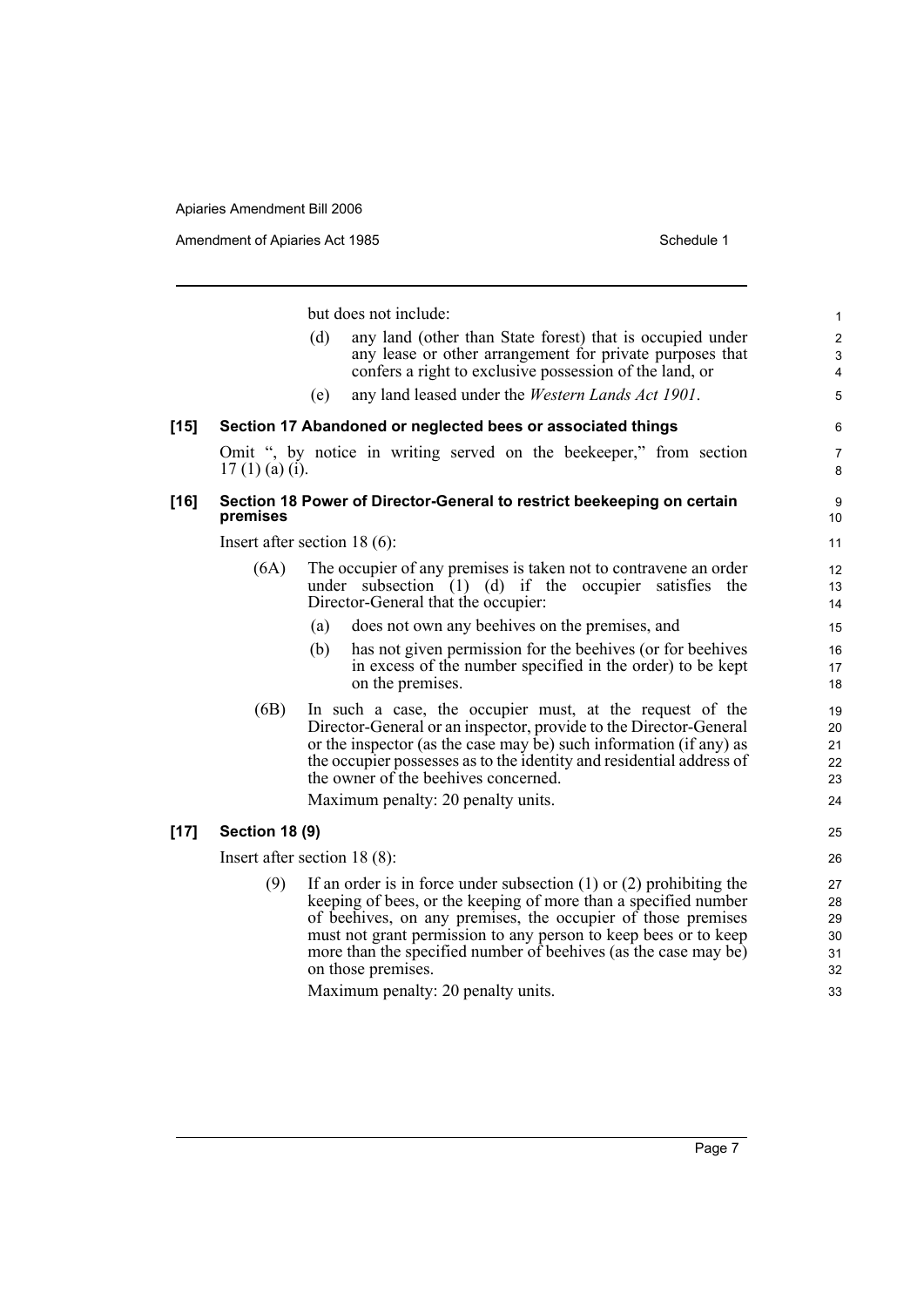Schedule 1 Amendment of Apiaries Act 1985

| $[18]$ |                                                                                                                                      | <b>Section 18A</b> |                                                                                                                                                                                                                                                                                                  |                            |  |  |
|--------|--------------------------------------------------------------------------------------------------------------------------------------|--------------------|--------------------------------------------------------------------------------------------------------------------------------------------------------------------------------------------------------------------------------------------------------------------------------------------------|----------------------------|--|--|
|        |                                                                                                                                      |                    | Insert after section 18:                                                                                                                                                                                                                                                                         |                            |  |  |
|        | <b>18A</b>                                                                                                                           |                    | Power of inspectors to relocate beehives in emergency                                                                                                                                                                                                                                            |                            |  |  |
|        |                                                                                                                                      | (1)                | If an inspector is satisfied on reasonable grounds that the keeping<br>of bees on particular premises is such a danger to public health or<br>public safety as to warrant the immediate removal of the beehives<br>from the premises concerned <i>(the old premises)</i> , the inspector<br>may: |                            |  |  |
|        |                                                                                                                                      |                    | without notice, cause the beehives to be removed and<br>(a)<br>relocated to such place <i>(the new premises)</i> as the inspector<br>thinks fit, and                                                                                                                                             | 9<br>10<br>11              |  |  |
|        |                                                                                                                                      |                    | the<br>Director-General<br>(b)<br>(subject)<br>the<br>request<br>to<br>Director-General's being satisfied as referred to in section<br>$18(1)(b)$ , to prohibit, by order under section $18(1)(d)(i)$<br>(a prohibition order), the keeping of bees on the old<br>premises.                      | 12<br>13<br>14<br>15<br>16 |  |  |
|        |                                                                                                                                      | (2)                | The beenives are to be returned to the old premises at the expiry<br>of a period of 21 days after they were removed, unless a<br>prohibition order is served during that period.                                                                                                                 |                            |  |  |
|        |                                                                                                                                      | (3)                | If a prohibition order is served during that period:                                                                                                                                                                                                                                             | 20                         |  |  |
|        |                                                                                                                                      |                    | the order takes effect immediately on service (despite<br>(a)<br>section 18), and                                                                                                                                                                                                                | 21<br>22                   |  |  |
|        |                                                                                                                                      |                    | the beenives are not to be returned to the old premises<br>(b)<br>unless the final determination of any application made<br>under section $35(2)$ in respect of the order is to the effect<br>that they should be returned.                                                                      | 23<br>24<br>25<br>26       |  |  |
|        | However, the owner of the beehives may, at any time, move the<br>(4)<br>beehives to other premises approved by the Director-General. |                    |                                                                                                                                                                                                                                                                                                  | 27<br>28                   |  |  |
|        |                                                                                                                                      | (5)                | An inspector may be satisfied under subsection (1), and the<br>Director-General may be satisfied under section 18 (1) (b), even<br>if the danger is to one person only, and even if the danger arises<br>because of that person's allergy or particular susceptibility to bee<br>venom.          | 29<br>30<br>31<br>32<br>33 |  |  |
|        |                                                                                                                                      | (6)                | No compensation is payable in respect of any beenive that is<br>relocated under this section.                                                                                                                                                                                                    | 34<br>35                   |  |  |
| $[19]$ |                                                                                                                                      |                    | Section 25 Restriction on introduction of bees into New South Wales                                                                                                                                                                                                                              | 36                         |  |  |
|        |                                                                                                                                      | Omit the section.  |                                                                                                                                                                                                                                                                                                  |                            |  |  |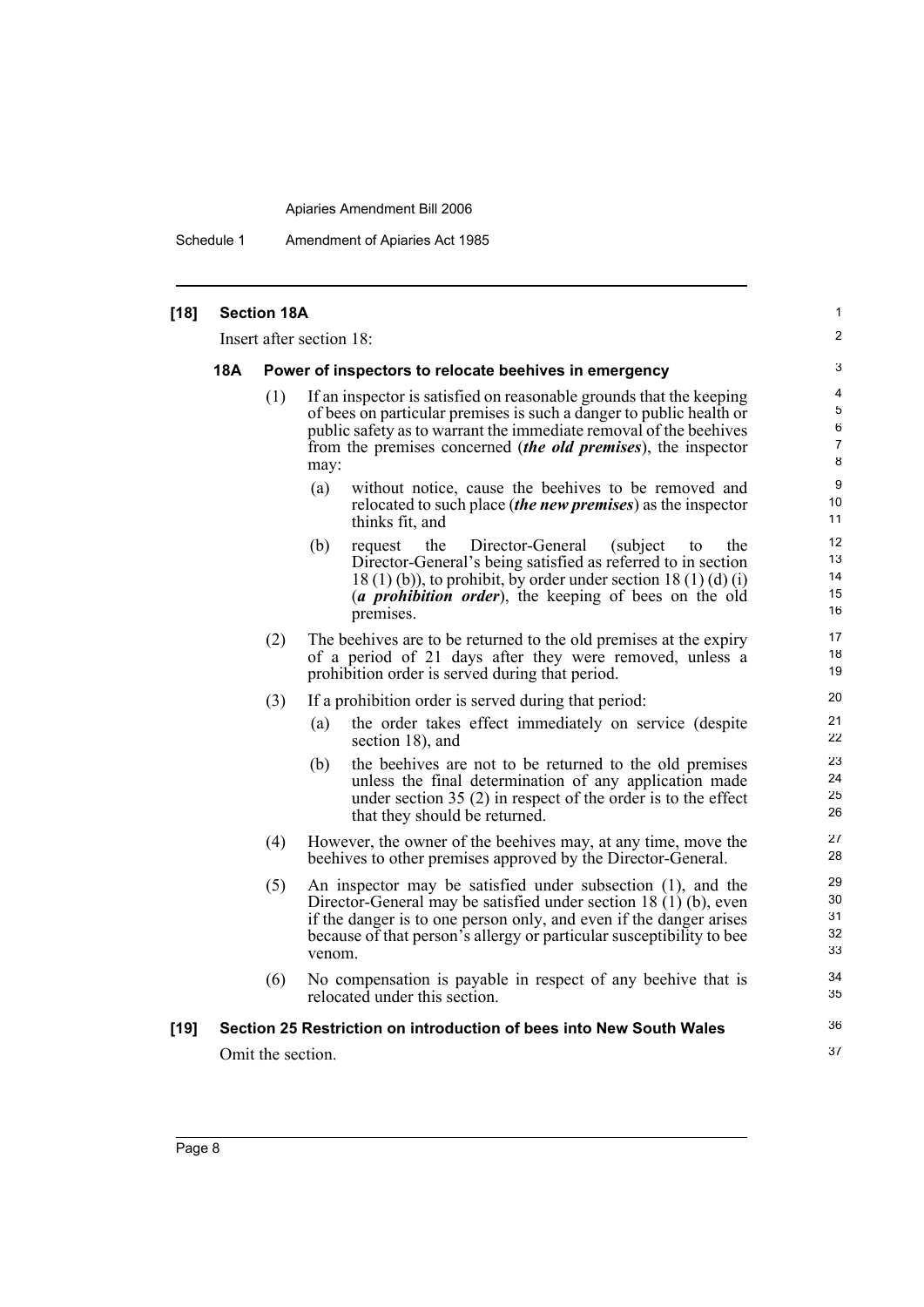| $[20]$ | <b>Section 32A</b>                          |                                   |                            |                                                                                                                                                                                                                                                                                                                                                                                                                                                                                                                                                                                                                                                                    | 1                                                  |  |  |
|--------|---------------------------------------------|-----------------------------------|----------------------------|--------------------------------------------------------------------------------------------------------------------------------------------------------------------------------------------------------------------------------------------------------------------------------------------------------------------------------------------------------------------------------------------------------------------------------------------------------------------------------------------------------------------------------------------------------------------------------------------------------------------------------------------------------------------|----------------------------------------------------|--|--|
|        |                                             |                                   | Insert after section 32:   |                                                                                                                                                                                                                                                                                                                                                                                                                                                                                                                                                                                                                                                                    | $\overline{c}$                                     |  |  |
|        | 32A<br><b>Determination of compensation</b> |                                   |                            |                                                                                                                                                                                                                                                                                                                                                                                                                                                                                                                                                                                                                                                                    |                                                    |  |  |
|        |                                             | (1)                               | Part:                      | The Director-General is to determine, in accordance with this                                                                                                                                                                                                                                                                                                                                                                                                                                                                                                                                                                                                      | 4<br>5                                             |  |  |
|        |                                             |                                   | (a)                        | whether compensation is payable under this Part to a<br>particular owner of bees, beehives or appliances, and                                                                                                                                                                                                                                                                                                                                                                                                                                                                                                                                                      | 6<br>7                                             |  |  |
|        |                                             |                                   | (b)                        | the amount of any such compensation.                                                                                                                                                                                                                                                                                                                                                                                                                                                                                                                                                                                                                               | 8                                                  |  |  |
|        |                                             | (2)                               |                            | For the purposes of determining any such compensation, the<br>Director-General is also to determine any market values or costs<br>required to be determined for the purposes of section 31 (1).                                                                                                                                                                                                                                                                                                                                                                                                                                                                    | 9<br>10<br>11                                      |  |  |
| $[21]$ |                                             |                                   |                            | <b>Section 35 Applications for review</b>                                                                                                                                                                                                                                                                                                                                                                                                                                                                                                                                                                                                                          | 12                                                 |  |  |
|        |                                             |                                   | Omit section 35 $(1)$ (g). |                                                                                                                                                                                                                                                                                                                                                                                                                                                                                                                                                                                                                                                                    | 13                                                 |  |  |
| $[22]$ |                                             | Section 35, note                  |                            |                                                                                                                                                                                                                                                                                                                                                                                                                                                                                                                                                                                                                                                                    | 14                                                 |  |  |
|        |                                             | Insert at the end of the section: |                            |                                                                                                                                                                                                                                                                                                                                                                                                                                                                                                                                                                                                                                                                    |                                                    |  |  |
|        |                                             |                                   |                            | <b>Note.</b> Generally, the making of an application to the Administrative<br>Decisions Tribunal under this section will not affect the operation of the<br>decision concerned (or prevent the taking of action to implement the<br>decision) pending the review of the decision. However, the Tribunal can<br>make orders staying or otherwise affecting the operation of the decision,<br>but only on the application of a party to the proceedings and only if the<br>Tribunal considers it desirable to do so after taking various matters (such<br>as the public interest) into account. See section 60 of the Administrative<br>Decisions Tribunal Act 1997. | 16<br>17<br>18<br>19<br>20<br>21<br>22<br>23<br>24 |  |  |
| $[23]$ |                                             |                                   |                            | Section 38 General powers of inspection                                                                                                                                                                                                                                                                                                                                                                                                                                                                                                                                                                                                                            | 25                                                 |  |  |
|        | Insert after section $38(1A)$ :             |                                   |                            |                                                                                                                                                                                                                                                                                                                                                                                                                                                                                                                                                                                                                                                                    |                                                    |  |  |
|        |                                             | (1B)                              |                            | An inspector who enters premises under subsection (1) may:                                                                                                                                                                                                                                                                                                                                                                                                                                                                                                                                                                                                         | 27                                                 |  |  |
|        |                                             |                                   | (a)                        | require the person apparently in charge of the premises, or<br>of any activity connected with beekeeping that is carried<br>on at the premises, to produce any records or documents<br>under the person's control that relate to beekeeping, and                                                                                                                                                                                                                                                                                                                                                                                                                   | 28<br>29<br>30<br>31                               |  |  |
|        |                                             |                                   | (b)                        | make copies of, or take extracts from, the records or<br>documents so produced (and, for that purpose, remove and<br>retain the records and documents for such period as is<br>reasonably necessary).                                                                                                                                                                                                                                                                                                                                                                                                                                                              | 32<br>33<br>34<br>35                               |  |  |
| $[24]$ |                                             | <b>Section 38 (10)</b>            |                            |                                                                                                                                                                                                                                                                                                                                                                                                                                                                                                                                                                                                                                                                    | 36                                                 |  |  |
|        |                                             |                                   |                            | Omit "subsection $(6)$ ". Insert instead "subsection $(1B)$ $(a)$ or $(6)$ ".                                                                                                                                                                                                                                                                                                                                                                                                                                                                                                                                                                                      | 37                                                 |  |  |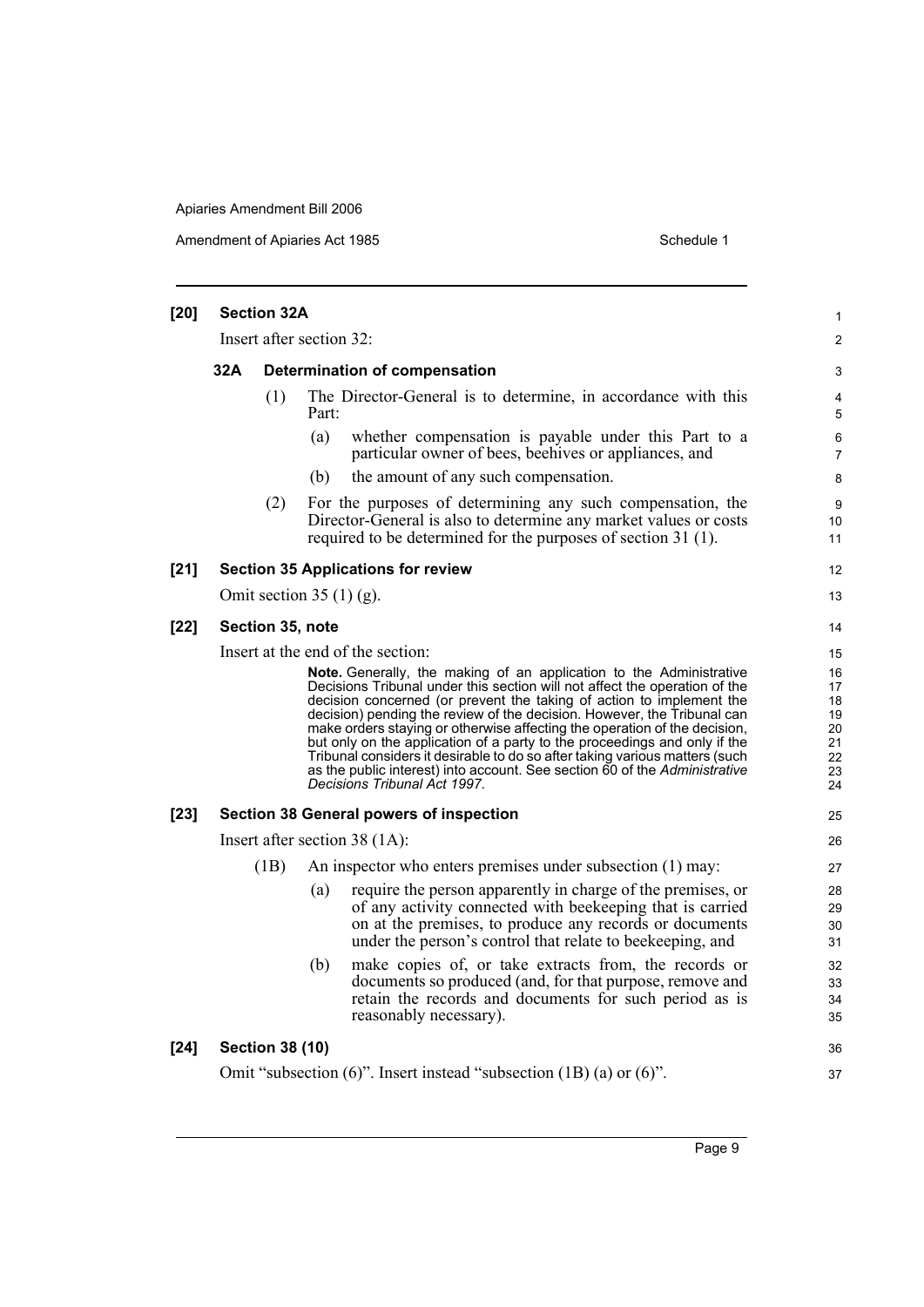| $[25]$ | Section 39 Power to require name and place of residence and location of<br>beehives |                    |                                                                                                                                                                                                                             |                      |
|--------|-------------------------------------------------------------------------------------|--------------------|-----------------------------------------------------------------------------------------------------------------------------------------------------------------------------------------------------------------------------|----------------------|
|        |                                                                                     |                    | Insert "and to specify the locations of all apiaries in which bees are kept by or<br>on behalf of that person" after "person's place of residence" in section 39 (1).                                                       | 3<br>4               |
| $[26]$ |                                                                                     |                    | <b>Section 44 Evidentiary provisions</b>                                                                                                                                                                                    | 5                    |
|        |                                                                                     |                    | Omit "beehive occupied by bees" from section 44 (5).                                                                                                                                                                        | 6                    |
|        |                                                                                     |                    | Insert instead "beehive containing bees".                                                                                                                                                                                   | 7                    |
| $[27]$ |                                                                                     | <b>Section 46A</b> |                                                                                                                                                                                                                             | 8                    |
|        |                                                                                     |                    | Insert before section 47:                                                                                                                                                                                                   | 9                    |
|        | 46A                                                                                 |                    | <b>Exclusion of personal liability</b>                                                                                                                                                                                      | 10                   |
|        |                                                                                     | (1)                | Anything done or omitted to be done:                                                                                                                                                                                        | 11                   |
|        |                                                                                     |                    | by the Director-General, or a person acting under the<br>(a)<br>direction of the Director-General, or                                                                                                                       | 12<br>13             |
|        |                                                                                     |                    | (b)<br>by an inspector,                                                                                                                                                                                                     | 14                   |
|        |                                                                                     |                    | does not subject the Director-General, person or inspector<br>personally to any action, liability, claim or demand if the thing<br>was done, or omitted to be done, in good faith for the purpose of<br>executing this Act. | 15<br>16<br>17<br>18 |
|        |                                                                                     | (2)                | If subsection (1) prevents liability<br>attaching<br>to<br>the<br>Director-General, a person acting under the direction of the<br>Director-General or an inspector, the liability attaches instead to<br>the State.         | 19<br>20<br>21<br>22 |
| $[28]$ |                                                                                     |                    | <b>Section 50 Regulations</b>                                                                                                                                                                                               | 23                   |
|        |                                                                                     |                    | Omit "branding of beehives by beekeepers" from section 50 (2) (f).                                                                                                                                                          | 24                   |
|        |                                                                                     |                    | Insert instead "display of registration numbers on beehives".                                                                                                                                                               | 25                   |
| $[29]$ |                                                                                     |                    | <b>Schedule 5 Savings and transitional provisions</b>                                                                                                                                                                       | 26                   |
|        |                                                                                     |                    | Omit clause 6 (1). Insert instead:                                                                                                                                                                                          | 27                   |
|        |                                                                                     | (1)                | The regulations may contain provisions of a savings or<br>transitional nature consequent on the enactment of the following<br>Acts:                                                                                         | 28<br>29<br>30       |
|        |                                                                                     |                    | this Act                                                                                                                                                                                                                    | 31                   |
|        |                                                                                     |                    | Apiaries Amendment Act 2006                                                                                                                                                                                                 | 32                   |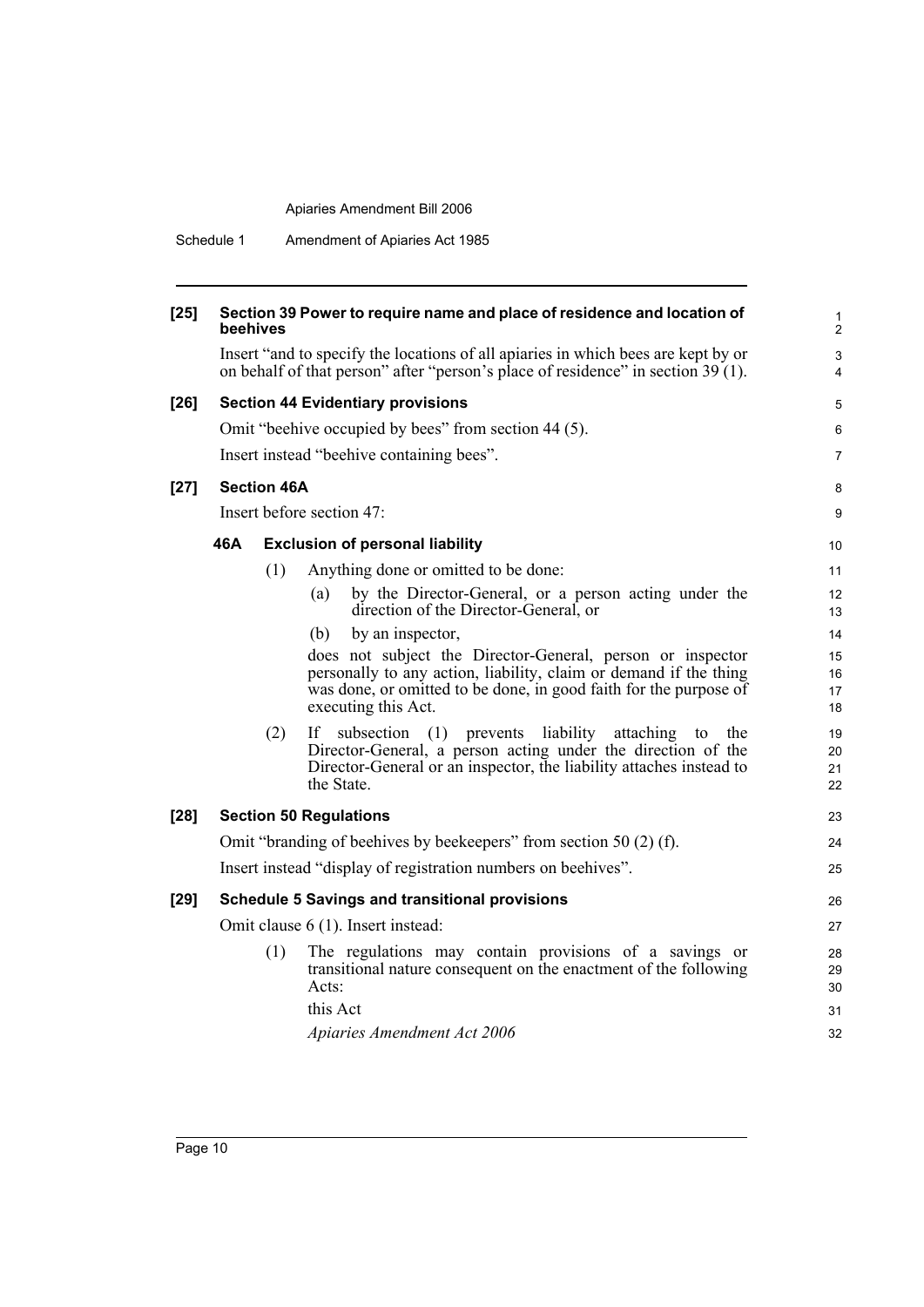| $[30]$ |                        |     | Schedule 5, clause 6 (2)                                                                                                                                                                                                                                                                       | 1                                         |
|--------|------------------------|-----|------------------------------------------------------------------------------------------------------------------------------------------------------------------------------------------------------------------------------------------------------------------------------------------------|-------------------------------------------|
|        |                        |     | Omit "this Act". Insert instead "the Act concerned".                                                                                                                                                                                                                                           | 2                                         |
| $[31]$ |                        |     | Schedule 5, clauses 10 and 11                                                                                                                                                                                                                                                                  | 3                                         |
|        | Insert after clause 9: |     |                                                                                                                                                                                                                                                                                                | $\overline{4}$                            |
|        | 10                     |     | <b>Registrar of beekeepers</b>                                                                                                                                                                                                                                                                 | 5                                         |
|        |                        | (1) | Anything done by the registrar of beekeepers under or for the<br>purposes of this Act is, to the extent that the thing done had effect<br>immediately before the repeal of section 4 by the <i>Apiaries</i><br><i>Amendment Act 2006</i> , taken to have been done by the<br>Director-General. | 6<br>$\overline{7}$<br>$\bf 8$<br>9<br>10 |
|        |                        | (2) | Any application for registration made to the registrar under<br>section 7 and not finally determined before the amendment of<br>that section by the <i>Apiaries Amendment Act 2006</i> is taken to have<br>been made to the Director-General.                                                  | 11<br>12<br>13<br>14                      |
|        | 11                     |     | <b>Register of beekeepers</b>                                                                                                                                                                                                                                                                  | 15                                        |
|        |                        |     | The register of beekeepers kept under section 13 immediately<br>before the amendment of that section by the <i>Apiaries Amendment</i><br><i>Act 2006</i> is taken to be the register required to be kept under that<br>section as so amended.                                                  | 16<br>17<br>18<br>19                      |
|        |                        |     |                                                                                                                                                                                                                                                                                                |                                           |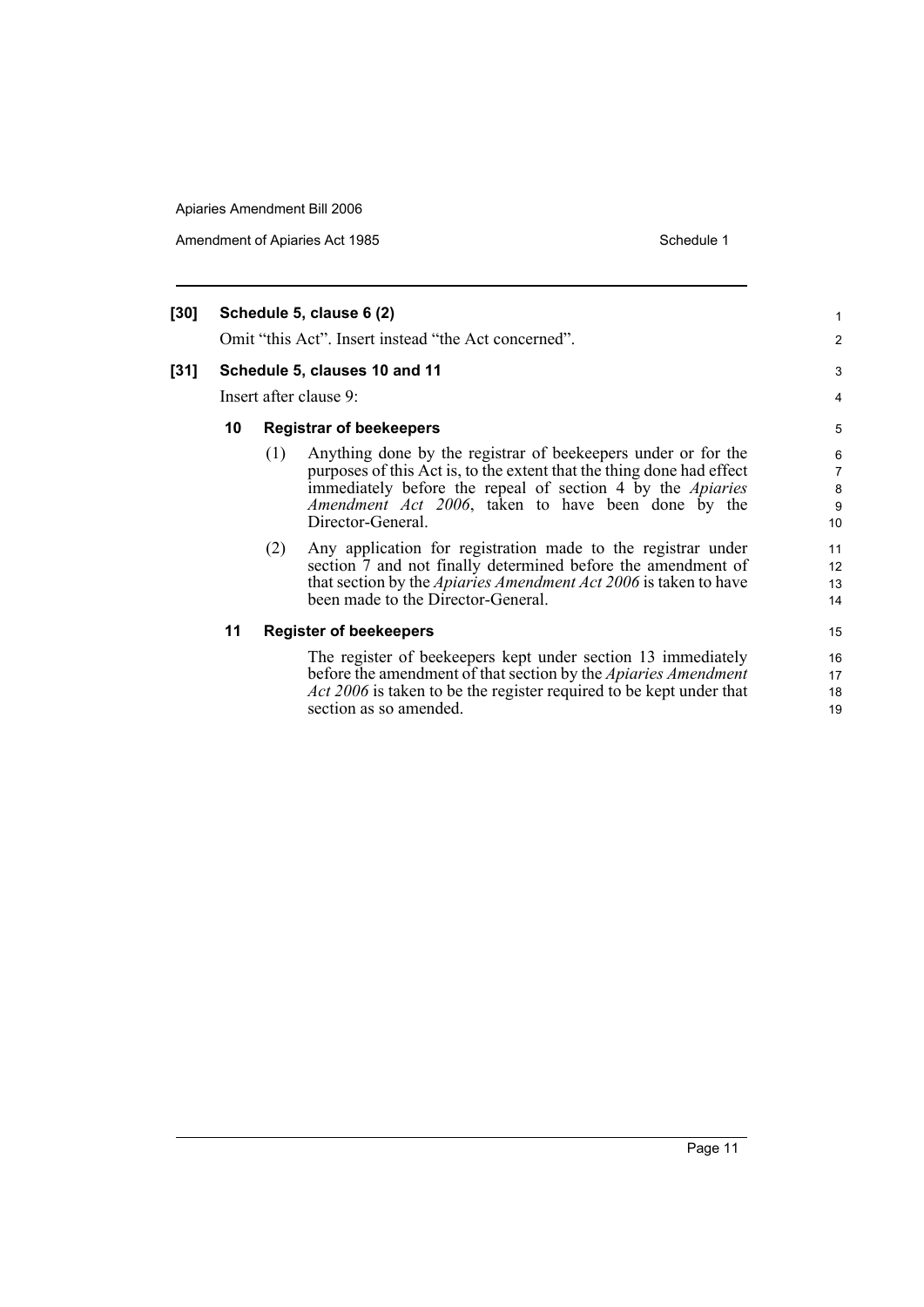## <span id="page-19-0"></span>**Schedule 2 Amendment of Apiaries Regulation 2005**

(Section 4)

1

2

| [1] | <b>Clause 3 Definitions</b>                                    | 3  |
|-----|----------------------------------------------------------------|----|
|     | Omit the definition of <i>queen candy</i> from clause $3(1)$ . | 4  |
| [2] | Clauses 4 (Queen candy) and 12 (Prescribed officers)           | 5  |
|     | Omit the clauses.                                              | 6  |
| [3] | <b>Clause 7 Register of beekeepers</b>                         | 7  |
|     | Omit clause $7(1)$ .                                           | 8  |
| [4] | <b>Clause 10 Identification of hives</b>                       | 9  |
|     | Omit clause $10(2)$ .                                          | 10 |